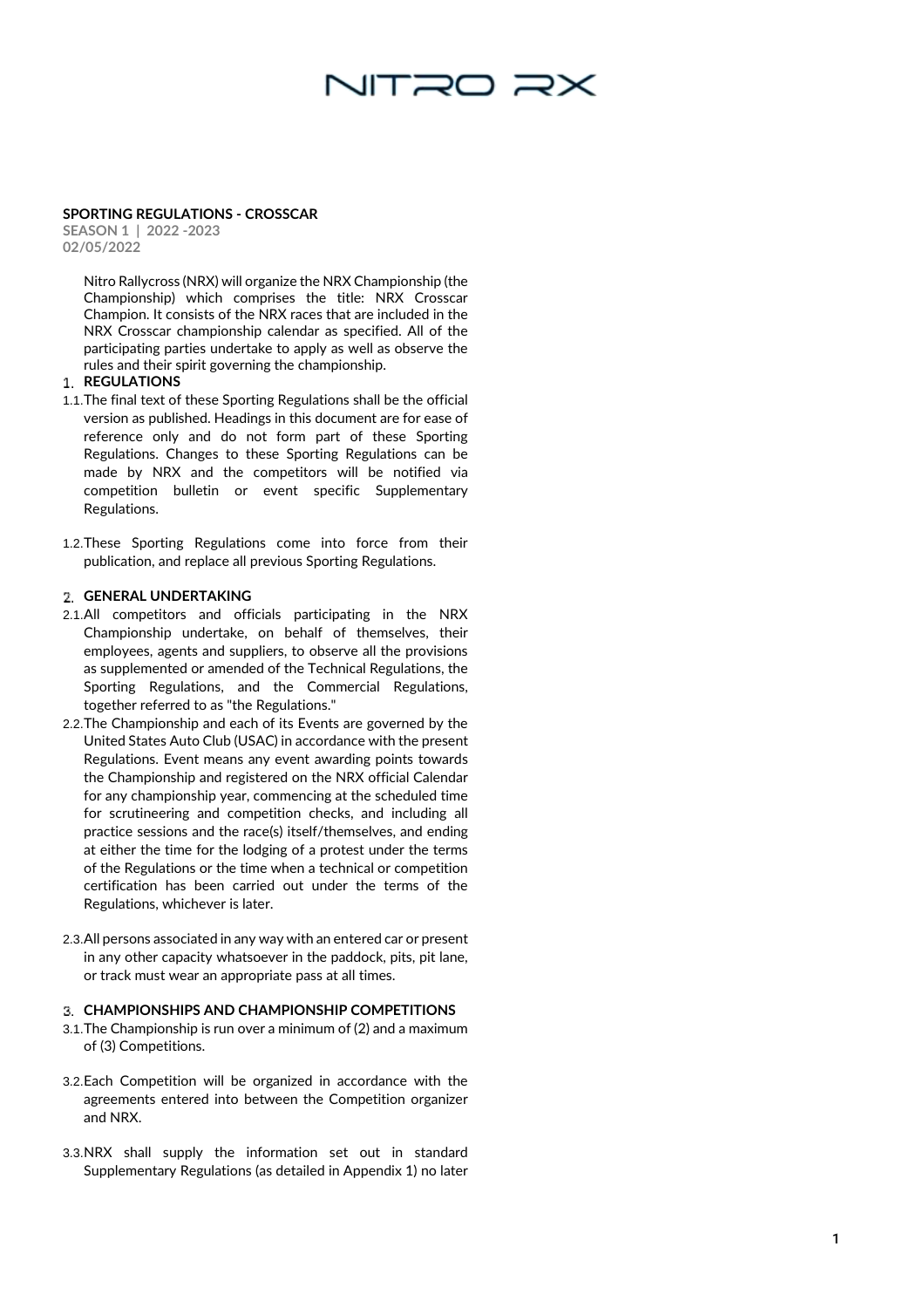

than (2) weeks before the Competition. The document will contain the timetable with the times for administrative checking and scrutineering, the Drivers' and Competitors' briefing, and an overall schedule as well as additional information the series deems necessary.

3.4.NRX will determine whether the Competition can include a qualifying round of another championship or whether the Competition can include an additional support Competition and the maximum number of starters in any such case

# **CLASSIFICATIONS**

- 4.1.The allocation of Championship points is described in Article 14 of the present Regulations.
- 4.2.All Championship points awarded will count towards the final classification making a NRX Crosscar Champion.

## **OFFICIALS**

- 5.1.USAC will provide the following competition officials for the event:
- a) Clerk of the Course
- b) Race Director's Secretary
- c) Chairman of the Stewards
- d) Two Stewards
- e) Competitor Liaison/Spotter Official
- f) Technical Delegate
- 5.2.Subject to the approval of NRX, event organizers will provide:
- a) Sport Director
- b) Race Director
- c) Chief Medical Officer
- d) Safety Dispatcher
- 5.3.The Clerk of the Course shall work in permanent consultation with the Race Director. The Race Director shall have over riding authority in the following matters and the Clerk of the Course may give orders in respect of them only with the Race Director's express agreement:
- a) The control of practice and the race, adherence to the timetable and, if the Race Director deems it necessary, the formulation of any proposal to the Stewards to modify the timetable in accordance with the Sporting Regulations.
- b) The starting procedure.
- c) The suspending and resuming of the race.
- d) The official declaration of "wet" conditions in case of significant rain.
- 5.4.The Race Director and/or the Clerk of the Course are responsible to apply the NRX Sporting Regulations.
- 5.5.The Race Director, together with the Clerk of the Course, may give instructions to Competitors by means of special circulars. These circulars will be distributed to all competitors electronically or posted on a notice board, which may be digital or physical. Competitors are responsible for the monitoring of any officially designated digital notice system for the competition.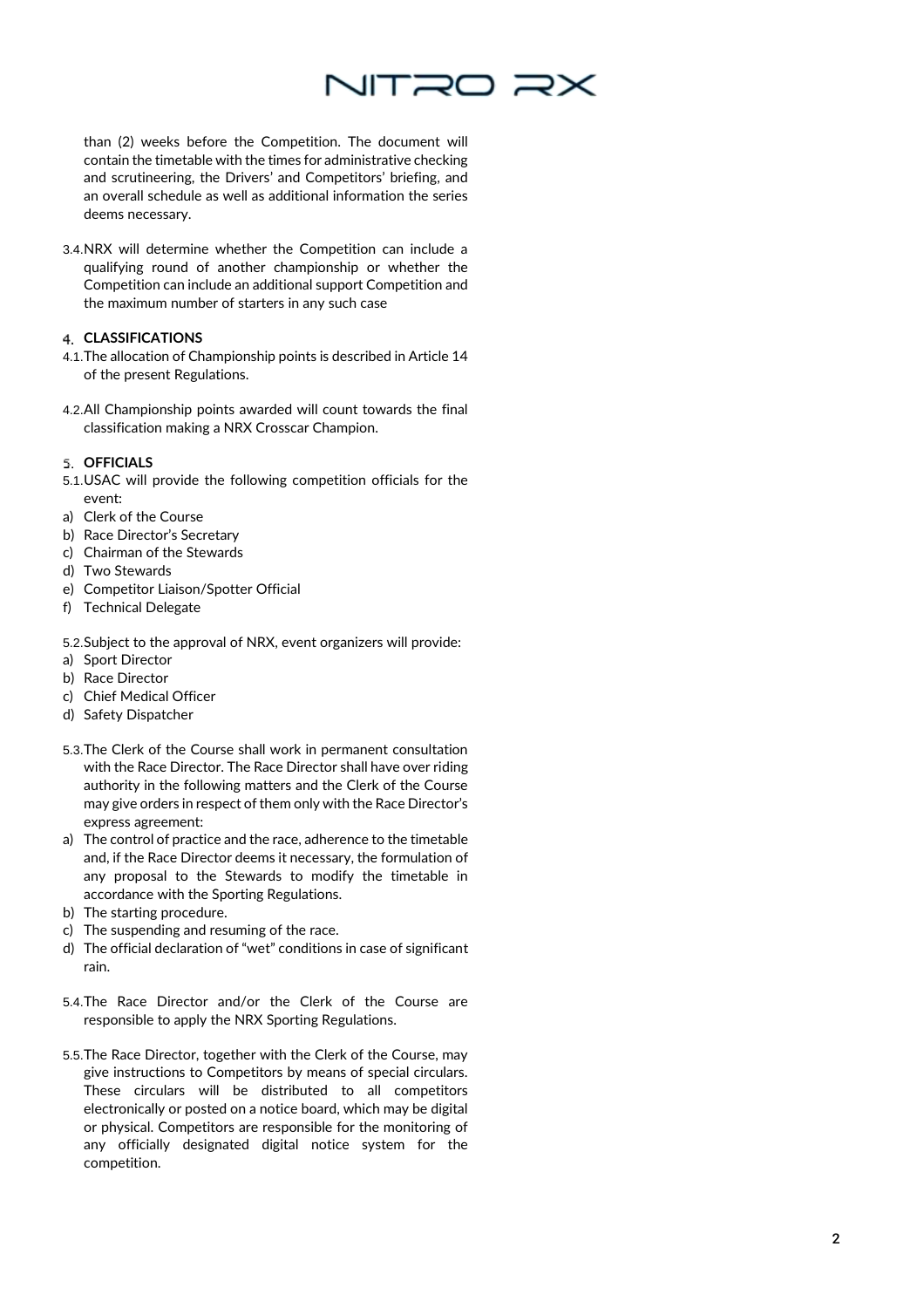# NITRO R>

- 5.6.All classifications and the results of practice and races, as well as all decisions issued by officials, will be distributed to all competitors electronically or posted on a notice board, which may be digital or physical.
- 5.7.The Race Director, the Clerk of the Course and the Technical Delegate must be present at the circuit at the latest from the beginning of the Event, and the Stewards before the end of initial scrutineering. The Stewards must not leave before the end of final scrutineering and the appeal procedure in accordance with the Regulations.
- 5.8.The Race Director must be in permanent radio contact with the Clerk of the Course, the Technical Delegate and the Chairman of Stewards at all times when cars are permitted to run on the track. Additionally, the Clerk of the Course must be at race control and in radio contact with marshal posts.
- 5.9.Within the given time limits, any incident can be reported to the Stewards by the Race Director. This means that the incident is under investigation. It shall be at the discretion of the Stewards to decide, upon a report or a request by the Race Director, if a Driver or Drivers involved in an incident shall be penalized.
- 5.10. Any designated Competition Official must at a minimum be 18 years of age or older and, at the sole discretion of NRX, have the necessary abilities and qualifications to perform the duties of a competition official.

# **AMENDMENTS – INTERPRETATION**

- Any further information will be announced to the Competitors by dated and numbered bulletins which will be an integral part of these Regulations.
- 6.1.Any bulletin concerning Sporting matters must be signed by the Chief Steward before being published.
- 6.2.The Stewards are empowered to take a decision on any case not covered by these Regulations.

#### **COMPETITOR ELEGIBILITY AND LICENSE S**

- All competitors and officials participating in the Championship must hold current and valid NRX licenses for both 2022 and 2023, issued by USAC. Copies of all necessary license applications and membership forms can be found on the USAC website at – <u>[https://usacracing.redpodium.com/2022](https://usacracing.redpodium.com/2022-2023-nrx-rallycross-license)-2023-</u> nrx[-rallycross](https://usacracing.redpodium.com/2022-2023-nrx-rallycross-license)-license . An annual license is valid only in competitions within the specific racing division indicated on the Competitor's application and license. An annual license expires automatically on the last day of the calendar year in which the license is issued. All licenses and membership are non transferable and non -assignable.
- 7.1.All Drivers agree to execute and deliver to NRX such authorizations, releases, applications, waivers, consents, resumes and any other documents as may be required by NRX.
- 7.2.All Competitors must submit a fully executed license and membership application to USAC and remit payment of the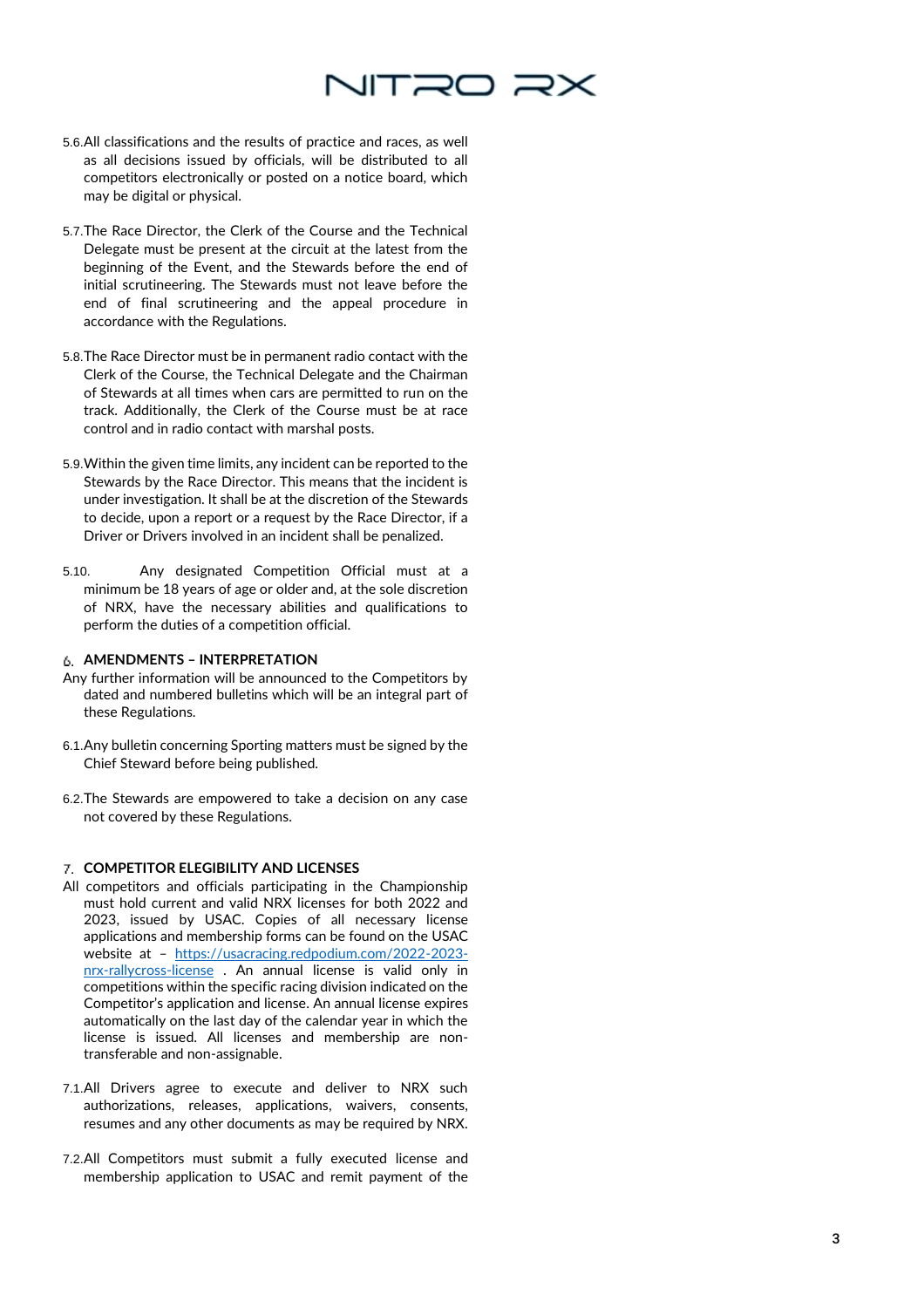

requisite license fee. Each license fee includes a membership fee. No fees or part thereof shall be returned to a licensee because of the licensee's ceasing to participate in sanctioned events regardless of the reason for such cessation. Application forms for a NRX license may be obtained from the USAC offices or via the USAC website. Upon completion, they must be submitted to the USAC office for issuance of the desired license. NRX will approve applicants in its sole discretion and is not required to approve any applicant.

- 7.3.NRX or USAC may accept or reject as a Championship Competitor any individual or entity interested in competing in NRX in its sole discretion even if the individual or entity has properly and truthfully completed and filed a NRX USAC license application. The Competitor must agree to abide by the NRX Rules as well as any amendments thereto. The Competitor agrees to pay the fee(s) prescribed for licensing and must also meet the required qualifications. The Series is dedicated to professionalism, sportsmanship and integrity in racing. Among other things, involvement or participation by a person or entity (including, in the case of a business entity, involvement by a stockholder, director, officer, employee, partner or agent thereof) in conduct detrimental to rallycross racing or NRX, whether in the course of Competition or not, and whether the person or entity was a licensee or applicant at the time of such conduct, may result in rejection of a license application.
- 7.4.NRX or USAC may suspend a NRX license for a definite or indefinite period of time in the interest of rallycross racing in NRX's or USAC's sole discretion. The affected Competitor may appeal such suspension to NRX. Such member shall have no right to receive and NRX or USAC shall not be obligated to refund, any part or all of the fee(s) previously paid by the member Competitor.
- 7.5.If the applicant is a minor under the laws of his/her state or country of residence, the applicant must also submit with his/her application, a fully executed and signed Minor's Release. This Minor's Release must be signed by the applicant, as well as the applicant's natural father or mother, or by a court appointed legal guardian.
- 7.6.To apply for a license as a NRX Driver, Drivers must be in the year of their 15<sup>th</sup> birthday or older.
- 7.7.To apply for a license, Drivers may additionally be required to submit to NRX a racing resume that serves as a record of his/her past racing experience and significant results in competitive events. Drivers must provide documentation that provides NRX with information about the types of racing vehicles, including horsepower and drivetrain type that he/she has driven in competition. This racing resume should also include references from racing industry persons who have witnessed the Driver in competition or have knowledge of the Driver's ability. All forms of racing experience will be considered. This information must be submitted to NRX a minimum of 15 days prior to the first event that a Driver wishes to compete in and he/she must receive approval from NRX prior to being approved for competition. NRX may also require Drivers to submit to and pass driving ability tests conducted by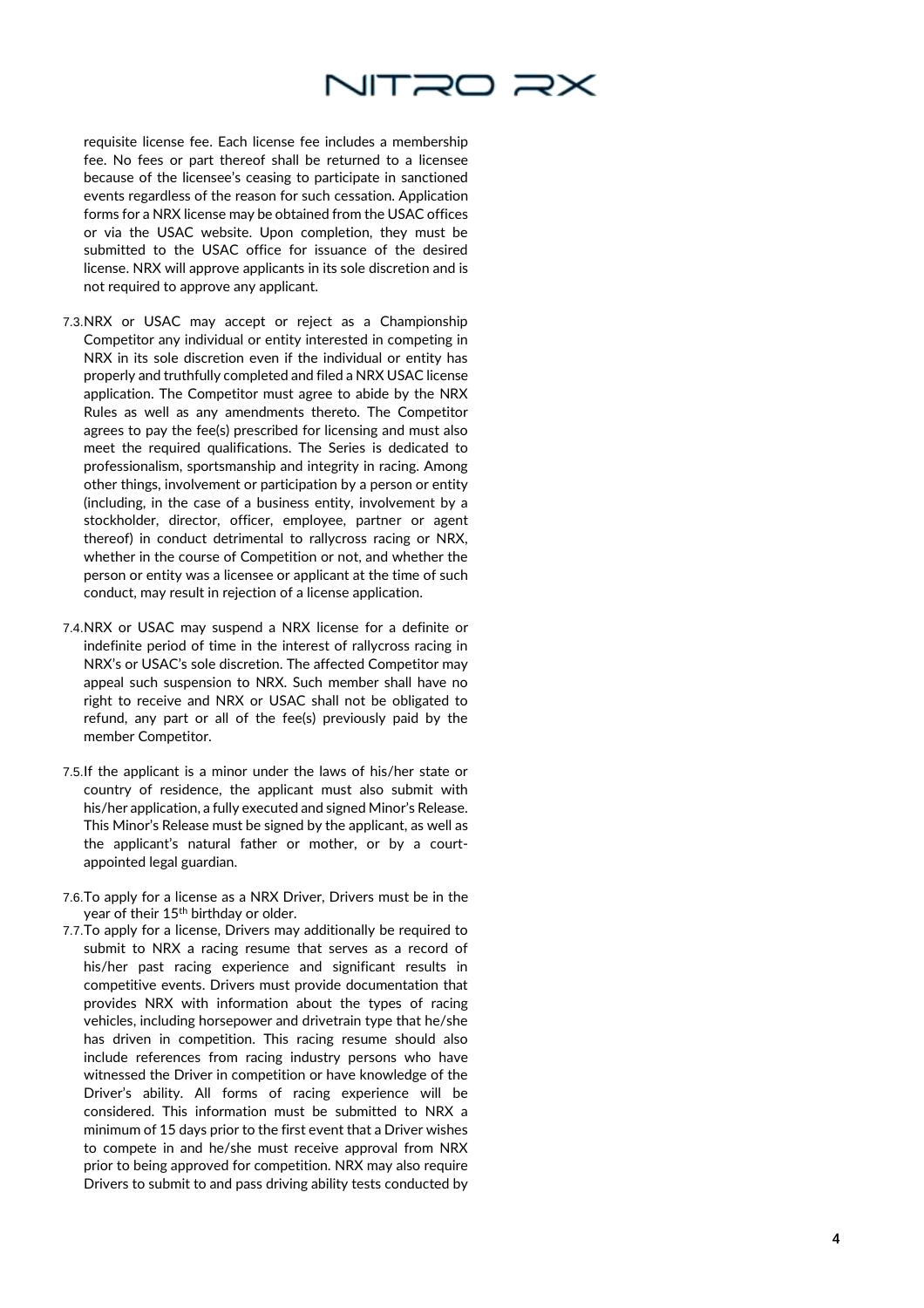

and at the discretion of NRX Officials or an authorized agent of NRX. The decision as to the applicant's driving ability is final and binding on the applicant. NRX reserves the right to deny or exclude a Driver from entry in a NRX Event at their sole discretion.

- 7.8.Drivers must be physically fit as determined by NRX in its sole discretion. In this regard, NRX may require a competitor or applicant to submit to and pass one or more physical examinations by a qualified physician(s).
- 7.9.To obtain an NRX/USAC Competitor License as a Crew Member or Team Support Personnel, a Team at a minimum must apply for an annual NRX Crew Member license and remit a payment of the requisite license fee. Copies of all necessary license applications and membership forms can be found on the USAC website at <u>[https://usacracing.redpodium.com/2022](https://usacracing.redpodium.com/2022-2023-nrx-rallycross-license)-</u> 2023 -nrx [-rallycross](https://usacracing.redpodium.com/2022-2023-nrx-rallycross-license) -license
- 7.10. All Crew Members and Team Support Personnel agree to execute and deliver to NRX such authorizations, releases, applications, waivers, consents, resumes and any other documents as may be required by NRX.
- 7.11. Crew Members and Team Support Personnel for all NRX events must be 18 years of age or older.
- 7.12. Crew Members must be physically fit as determined by NRX in its sole discretion. In this regard, NRX may require a competitor or applicant to submit to and pass one or more physical examinations by a qualified physician(s).
- 7.13. NRX reserves the right to limit the number of Crew Members and Team Support personnel assigned to an Entrant's race car for each Event.

## **ELIGIBLE VEHICLES AND MATERIAL**

- 8.1.The NRX Championship is open to cars complying with the current NRX Crosscar Technical Regulations.
- 8.2.All vehicles must be presented for scrutineering checks prior to competition. The time and location for such to be specified in the Supplementary Regulations governing the Event. No car will be allowed to start unless it complies with the current regulations. Competition numbers and advertising signs shall be on the car when it is submitted to scrutineering. Drivers' clothing (overalls, underwear, helmet, gloves etc.) must be presented together with the car at scrutineering.
- 8.3.At any time during a Competition, the scrutineers may:
- a) check the eligibility of the car or of the Driver's equipment
- b) require a car to be dismantled by the Competitor to make sure that the conditions of eligibility and conformity are fully satisfied
- c) require a competitor to supply them with such parts or samples as they may deem necessary.
- d) direct the car to fuel control for collection of fuel.
- 8.4.Any car which, after being passed by the scrutineers, is dismantled, modified or mended in a way that might affect its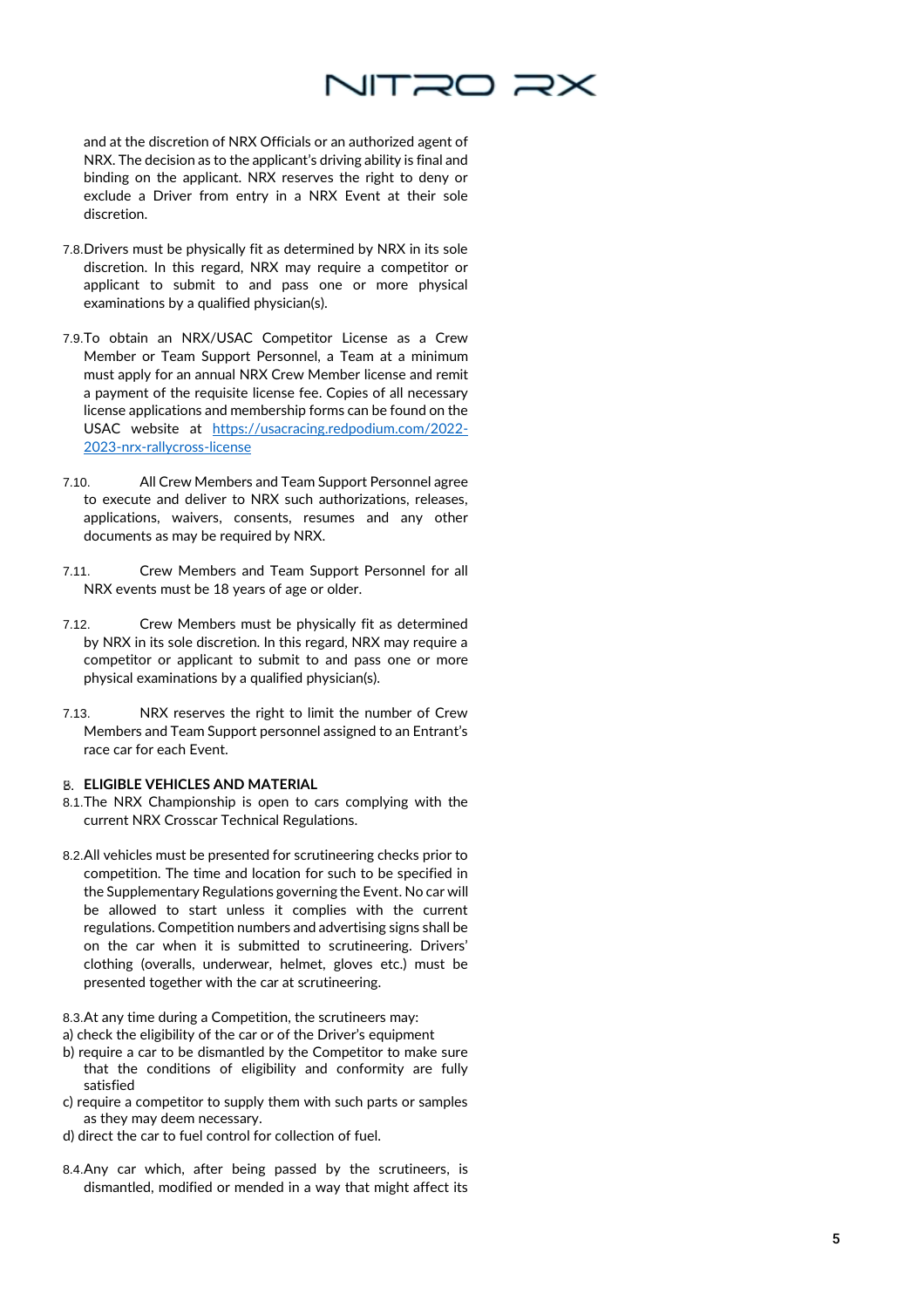

safety or call into question its eligibility, or which is involved in an accident with similar consequences, must be re -presented for scrutineering approval.

- 8.5.The Clerk of the Course may require that any car involved in an accident be stopped and checked.
- 8.6.The Clerk of the Course or the chief medical officer may ask a Driver to undergo a medical examination at any time during a Competition.
- 8.7.In addition to complying with safety standards, overalls and helmets must have the mandatory Series logos in the correct positions as defined in the Commercial Regulations. The Series reserves the right to cover non -compliant logos on Driver suit overalls and helmets.
- 8.8.The presentation of a car for Scrutineering will be deemed an implicit statement of conformity.

# **P. COMPETITION NUMBERS**

- 9.1.The Competition numbers will be allocated from 2 to 199. The current champion may use number 1, other Drivers will be allocated a number by request and with agreement of the NRX Series.
- 9.2.Drivers shall request their number from among those available in the order in which they entered, as determined by NRX. The number chosen by the Driver shall be used by them throughout their career in the Series. Their career in the Series shall be deemed to have ended when a Driver has not competed in two full seasons of the Series.
- 9.3.Competition numbers size, style and position will be detailed in Event Style Guide included as Appendix II of the Commercial Regulations which will also specify the size, style and position for the display of the Driver's name and nationality on each car.

## **ADMINISTRATIVE CHECKING AND BRIEFINGS**

- 10.1. The Driver or his official representative must report in due time to administrative checking unless a written waiver has been granted to him by the Clerk of the Course. The location and time of administrative checking will be detailed in the Supplementary Regulations.
- 10.2. At the administrative checking, the Competitor's Licenses will be inspected.
- 10.3. Unless a waiver has been granted by the Clerk of the Course, those Competitors that fail to report to the administrative checking shall not be authorized to take part in the Competition.
- 10.4. The Drivers' briefing, chaired by the Race Director, will take place after the administrative checks. Attendance is mandatory for all Drivers. They must be accompanied by their designated Team Manager only. The time and location of the briefing will be included in the Supplementary Regulations any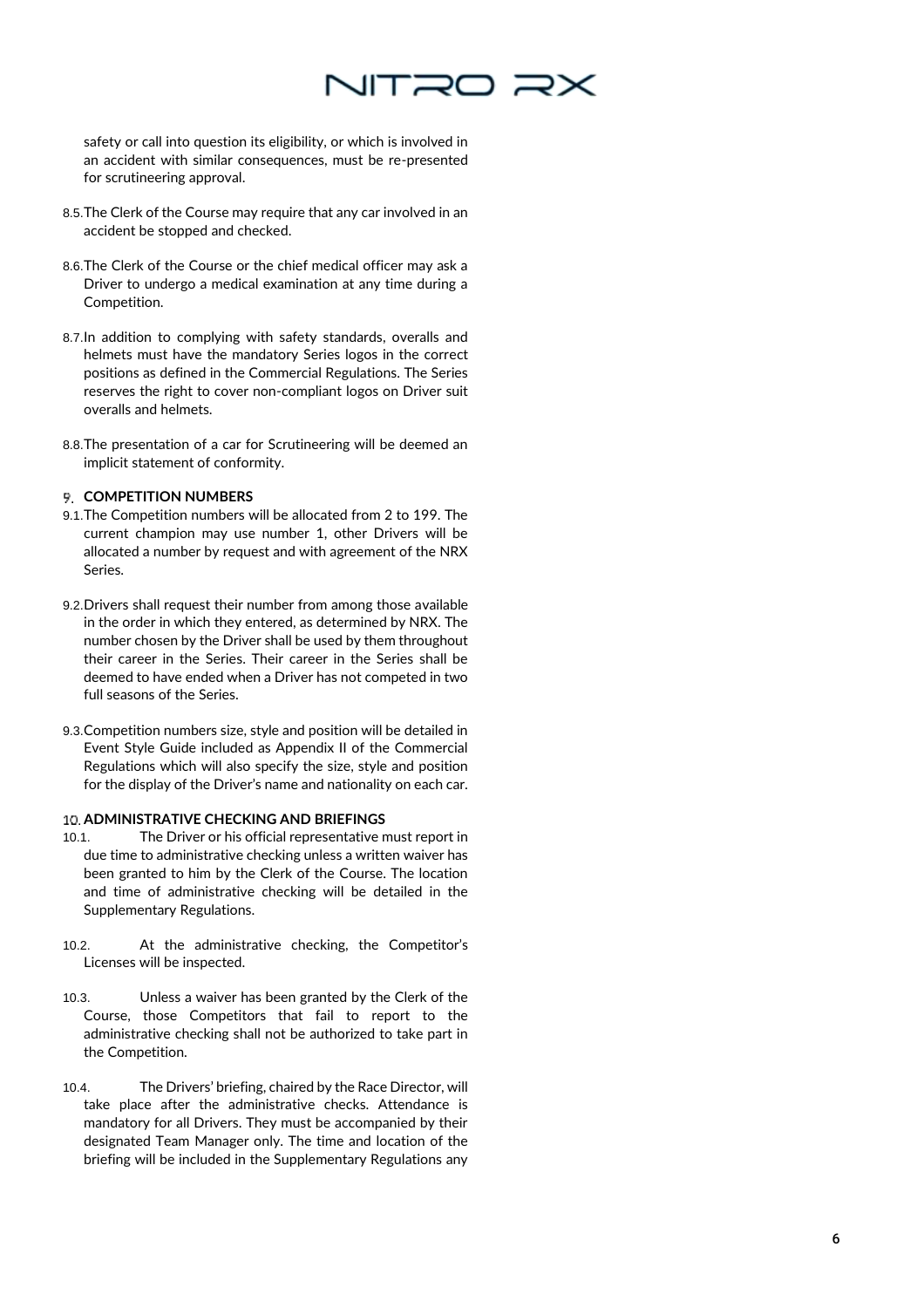

driver not in attendance will receive a penalty at the discretion of the Stewards.

# **PADDOCK**

- 11.1. Competitors will be allocated paddock space in the process of completing their entry to the Championship or Competition. The size of each team's paddock space shall be regulated by NRX. Teams must provide paddock layout to the series prior to the season and notify NRX should their paddock layout shall change during the season.
- 11.2. Access to the paddock of every Competitor will be defined in the Supplementary Regulations. No work on the cars will be allowed before or after the times mentioned. Time for setting up and packing up paddock equipment is not included in this limitation and such access must be agreed with the Series. If cars need to be moved during the setting up or packing up, they must be kept under a cover and no work whatsoever can be performed on them.
- 11.3. The maximum speed by any vehicle in the paddock is 15 mph.

## **12. SPOTTERS TOWER**

All Competitors are required to have a spotter in the spotters' tower in radio contact with the Driver and monitoring race control any time the Competitor has a car on the track. A maximum of two people per Driver are allowed in the spotter's tower. Each is required to wear a Spotter's Pass specifically allocated by the series to that individual during the entry and credentialing process. Spotters are required to stay in the spotter's tower until their car exits the track but then must leave as soon as the car exits.

## **13. RUNNING OF A COMPETITION**

- 13.1. Each Competition will be run over two days, unless otherwise detailed in the Supplementary Regulations, whilst the Event will be run over three days including Scrutineering, Driver's meeting, and Jump Practice .Each Competition will comprise Practice, Heat races, Semi -final races, an LCQ, and the Final. There will be no testing or practice at the Championship venues (or within a 10 -mile radius) from the closing of entries or within the 42 days before the Championship Competitions at those venues. Championship Competitors and Drivers may take part in other Competitions duly entered on an International Sporting Calendar or on a National Sporting Calendar. Media or press days for Championship Competitions will only be organised in conjunction with the Championship promoter and use of the track at these days will be monitored to prevent them being used as a test session. Any breach of these rules will be examined by the stewards of the next Competition. The penalty given is at their discretion.
- 13.2. Vehicles from different categories will run separately.
- 13.3. No extra cooling devices other than the ones that are mounted legally in the competition cars are allowed to be used outside of the Competitor's designated paddock space.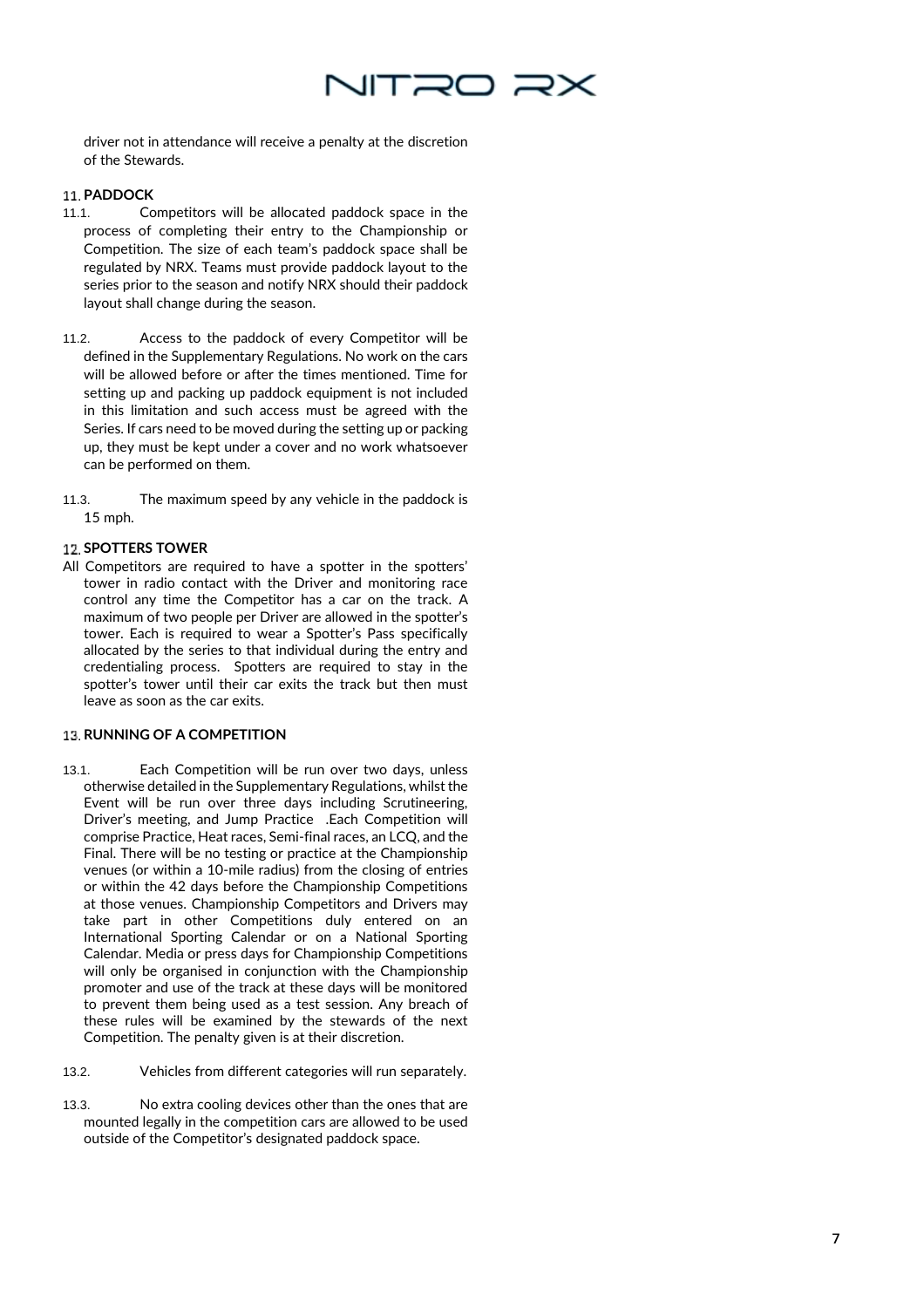

- 13.4. Tire cleaning by spinning the wheels is only allowed in the designated pre -grid area under supervision of the Start Marshals. It cannot be performed when any person, including track workers or media members, is standing in front of the car.
- 13.5. All Drivers in the subsequent race must be present in the pre -grid area while the current grid is being assembled to allow the organizer to bring forward such Drivers as necessary to complete the formation of the current race. Cars will be considered in the pre -grid area once they have had their Tires checked by the Scrutineers. If a Driver does not present in the pre -grid before vehicles are released to the grid, officials may declare them a no -show at their discretion and may replace them in that race by the next qualified Driver.
- 13.6. If a Driver is not able to compete, the team is obligated to inform race officials before the start of the next race they are qualified for.
- 13.7. **Competition Format –** Unless otherwise stated in a Competition Bulletin or the Supplementary Regulations for an Event, the competition format for an Event will be as stated below.
- 13.8. **Practice 1 and 2** Practice sessions will be four (4) laps, Practice will consist of a group format with maximum six (6) cars in each group, with any odd numbers being added to the first groups. Practice groups will be determined by a draw in the first Event of the season at a communicated time, and by reversed championship points order in all Events thereafter, with the highest ranked driver being first on track. Competitors may elect to use either new or used registered tires at their discretion for practice sessions. The Joker Lap is open during the first (FP1 -Open) practice sessions. The Joker Lap is closed during the second (FP2 -Timed) practice sessions.
- 13.8.1. **Qualified Car -** A race car is deemed to be eligible for heat race competition upon successful completion of minimum 1 lap in Free practice**.** Unless otherwise authorised all cars must take part in both Free Practice sessions. Any Driver that fails to complete a single timed practice lap will be placed last in the order. If there are multiple Drivers that failed to complete a single timed practice lap, they will be placed after those Drivers that have completed a single timed practice lap and at the discretion of officials..
- 13.8.2. **Practice 2 (Official Qualifying) –** NRX Crosscar Drivers will be ranked in Qualifying order based on their single fastest completed lap time achieved in the Free practice 2 timed practice.
- 13.9. **Reserve Driver –** A Driver, having participated in any part of a qualifying attempt, may only drive the car in which the qualifying attempt was made for the remainder of the Event. The Driver is thus designated as the "Qualifying Driver." A Driver may only qualify one (1) car. If an approved Driver change is made after qualifying, the car/team will only be allowed to choose one of the remaining grid positions after all other qualified cars/teams have made their grid choice for the designated race.
- 13.10. **Approval of Driver Changes –** No Driver change may be made without the approval from the Race Director.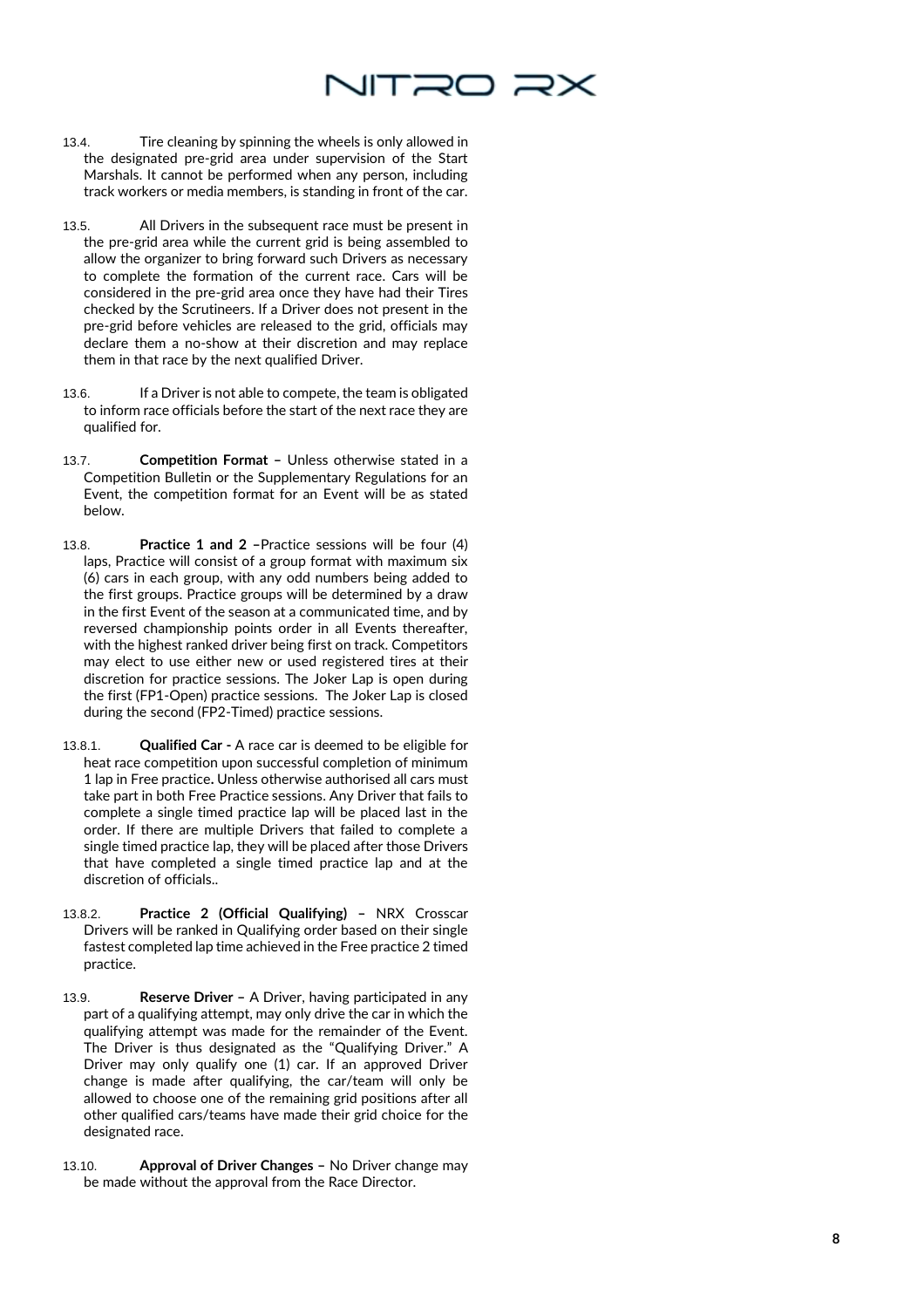# NITRO R>

- 13.11. **DNF –** In the event that a Driver is deemed to have started but is unable to complete the prescribed course in a Heat, Semi -final, LCQ or Final, they may still be awarded a finish position in that race, at the discretion of Race Officials. In the event that there are multiple Drivers that are unable to complete the course, officials will award finish positions based on which driver has travelled the furthest distance on the course.
- 13.12. **Pole Position –** The Driver that earns Top Qualifying position nominates in which Heat Race He / She will hold Pole Position. Said Driver must make the election no later than 30 minutes following the publication of the Qualifying Ranking to Race control. If the Driver fails to make an election within the allocated time, the Series will make the determination.
- 13.13. **Heats -** Unless otherwise stated in the Supplementary Regulations for an Event, there will be one round of two heat races, if there is an uneven number of entries, the First heat will include one more car than the Second Heat.
- Heat races will be four (4) laps, unless otherwise stated in the Supplementary Regulations for the event. All Drivers must take the Joker Lap once and only once during their Heat race. All Drivers from each Heat race will advance to the Semi Final.
- 13.13.1. **First Heat –** Drivers will be seeded in the first Heat based on their Official Qualifying Ranking as follows with the higher seeded Driver on the Pole side of the grid:
	- Front Row: P1 & P3
	- Second Row: P5 & P7
	- Third Row: P9 & P11
- NOTE: Per Section 13.12 above the Driver seeded P1 may elect to switch Heats with the Driver seeded P2.
- 13.13.2. **Second Heat –** Drivers will be seeded in the second Heat based on their Official Qualifying Ranking as follows with the higher seeded Driver on the Pole side of the grid:
	- Front Row: P2 & P4<br>• Second Row: P6 & P8
	- Second Row:
	- Third Row: P10 & P12
- All Drivers that have started the First and Second Heats will advance to the Semi -finals.
- 13.14. **Semi -finals -** Unless otherwise stated in the Supplementary Regulations for an Event, there will be one round of two Semi -final races, each comprised of half the cars in the field. If there is an uneven number of entries, the first Semi -final will include one more car than the second Semi -final.
- Semi -final races will be four (4) laps. All Drivers must take the Joker once and only once during each Semi -final race. The top 3 drivers from each Semi -final race will advance to the Final, the winning Driver from each semi -final will be awarded position 1 and position 2 in the final, with the highest qualifier of these drivers being awarded position 1 and the lowest qualifier awarded position 2, the second placed finishers from each Semi Final will be awarded position 3 and position 4 in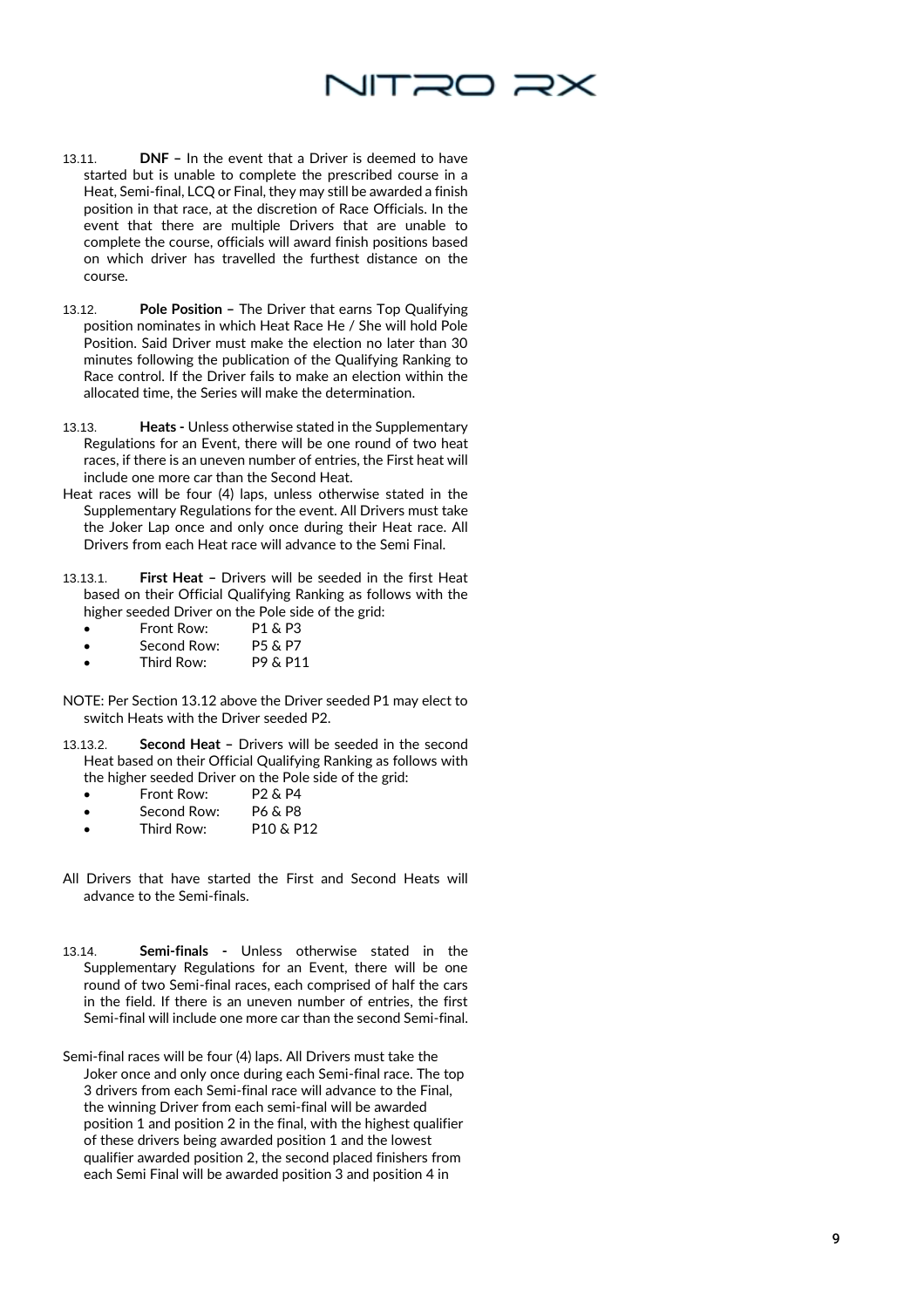

the Final with the highest qualifier being awarded position 3 and the lowest qualifier being awarded position 4, the third placed finishers will be awarded position 5 and position 6 with the highest qualifier awarded position 5 and the lowest qualifier being awarded position 6.

- 13.14.1. **Semi -final 1 –** Drivers will be seeded in semi -final 1 based on their Heat results, as follows with Heat 1 Drivers on
	- Pole side:<br>• Front Row: Front Row: P1 Heat 1 / P2 Heat 2<br>Second Row: P3 Heat 1 / P4 Heat 2
	- Second Row: P3 Heat 1 / P4 Heat 2<br>• Third Row: P5 Heat 1 / P6 Heat 2
	- P5 Heat 1 / P6 Heat 2
- 13.14.2. **-final 2** – Drivers will be seeded in semi -final 2 based on their Heat results, as follows with Heat 2 drivers on Pole side:

| Front Row:  | P1 Heat 2 / P2 Heat 1 |
|-------------|-----------------------|
| Second Row: | P3 Heat 2 / P4 Heat 1 |

| Third Row: | P5 Heat 2 / P6 Heat 1 |
|------------|-----------------------|
|            |                       |

- The first -place finisher from both Semi Finals will advance to the front -row position of the Final, the second -place finisher from both Semi Finals will advance to the second row position of the Final and the third placed finisher from both Semi Finals will advance to the third row position of the final with the higher qualifying of the two Semi -finals lining up on the pole position side of the grid, and the lower qualifying gridded beside them in the second position of the same row.
- 13.14.3. Positions 4, 5 and 6 from each Semi Final will advance to LCQ.
- 13.15. **Last Chance Qualifier (LCQ)** Unless otherwise stated in the Supplementary Regulations for an event, a Last Chance Qualifying (LCQ) race will be contested to determine the remaining starters in the Final. The LCQ will be three (3) laps. All Drivers must take the Joker lap once and only once during the race.

The LCQ will consist of all Drivers that started either Semi -final 1 or Semi -final 2 and have not already been eliminated or qualified for a position in the Final.

Drivers will be seeded in the LCQ based on their Semi Final results, as follows:

| $\bullet$               | Front Row:          | P4 from both Semi Finals, Highest |
|-------------------------|---------------------|-----------------------------------|
|                         | Qualifier Pole side |                                   |
| $\bullet$               | Second Row:         | P5 from both Semi Finals, Highest |
| Qualifier Pole side     |                     |                                   |
| $\bullet$ and $\bullet$ | Third Row:          | P6 from both Semi Finals, Highest |
| Qualifier Pole side     |                     |                                   |

- 13.15.1. The first and second -place finishers from the LCQ will advance to the last row position of the Final, with the highest ranked qualifier of the two drivers placed on the pole side of the grid. All other Drivers are eliminated.
- 13.16. **Final Unless otherwise stated in the Supplementary** Regulations for an Event, the Final consists of one, six (6) lap race of eight (8) Drivers, comprised of the, top three (3) finishers from Semi -Final 1, and Semi -Final 2 plus the top 2 finishers from the LCQ.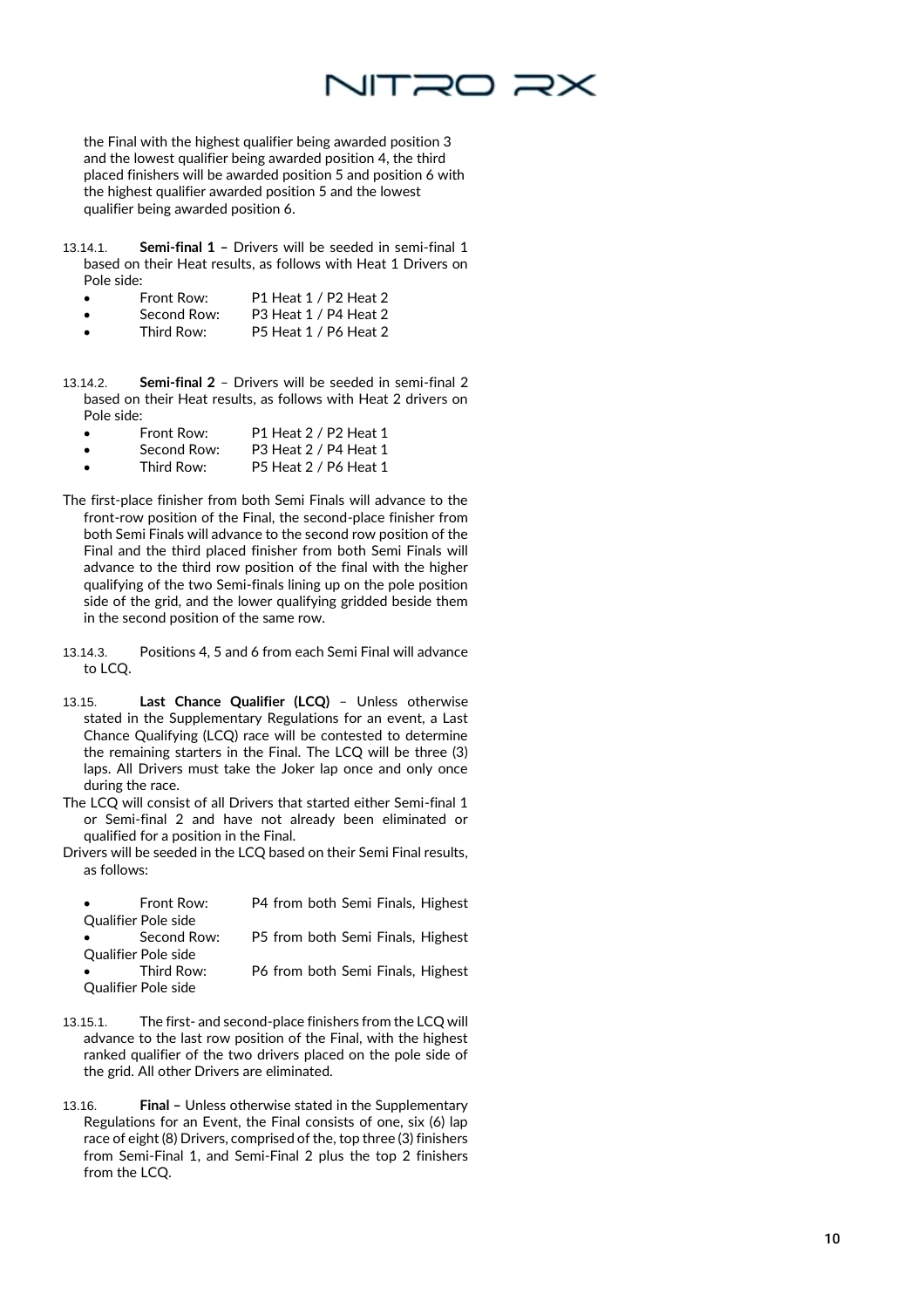

- All Drivers must take the Joker Lap once and only once during Final race.
- The first Driver in the Final to cross the finish line after completing the predetermined number of laps, navigating the marked rallycross course and Joker element will be the overall winner.
- The top three (3) cars and Drivers must proceed to the designated post -race activities area. All other finishers must proceed to the designated post -race Parc Ferme location.
- 13.17. **Start Procedure –** Under the direction of the Official(s) in the starting area, the appropriate competitors are guided from the Pre -Grid Area and directed to the Start Line. After having verified that Timing and Scoring is ready, and the Race Director is ready, drivers will be shown a 30 Second Board followed by a 10 Second Board after which NRX Officials will begin the race using a Starting Light System. When the red lights on the Starting Light System are illuminated, it signals racers to be ready for the start of the race. When the red lights extinguish, within 3 to 5 seconds, the green lights will illuminate signalling the Start of the race.
- 13.18. **False Start -** The Starting Marshal(s) or the Race Director in their sole authority will determine whether a False Start occurred. Monitoring the start procedure can also be done with the aid of cameras and/or grid position sensors. Any car moving forward beyond the outermost front limits of the delineated designated grid location prior to the Starting Light System lights being illuminated green will incur a false start penalty. A false start in any session will mean a mandatory restart of that heat for all cars. Any movement of the car inside its starting zone is not considered as a false start unless the car crosses its indicator/starting line before the green light is switched on.
- The driver who caused the false start must pass through the Joker Lap section twice in the race concerned if the Joker lap is considered slower than the regular lap, should the Joker Lap be faster than the regular lap then the penalty will be to not take the joker lap. A board or flag with "2 x Joker Lap" or "No Joker Lap" will be shown to the driver which caused the false start. All drivers will be notified via a black/white warning board/flag that they are under observation, and the next driver who makes a false start in the same race will be disqualified (DQ) from that race.
- 13.19. **Restart Procedure –** If the red flag is displayed during a Heat, Semi -Final, LCQ or Final, the restart will occur with all cars that are able to continue to compete placed back on the grid in the positions that the car occupied for the original start, except the drivers that are deemed by the Race Director to have caused the red flag who will not be allowed to restart the race. All cars must be ready to compete when time is called to return to the grid.
- 13.20. **Race Penalties -** Race penalties for violation of the NRX Rules and Race Procedures are determined by the gravity of the violation and the effect the violation may have on fairness of competition and the orderly conduct of the Event.
- 13.21. **Time Penalty -** A time penalty is the act during a race of punishing a car and its Driver for a certain time as determined by the Race Director. A time penalty may be imposed when the competitor has violated the NRX Rules, a directive from an Official or a known race procedure. If a post -race time penalty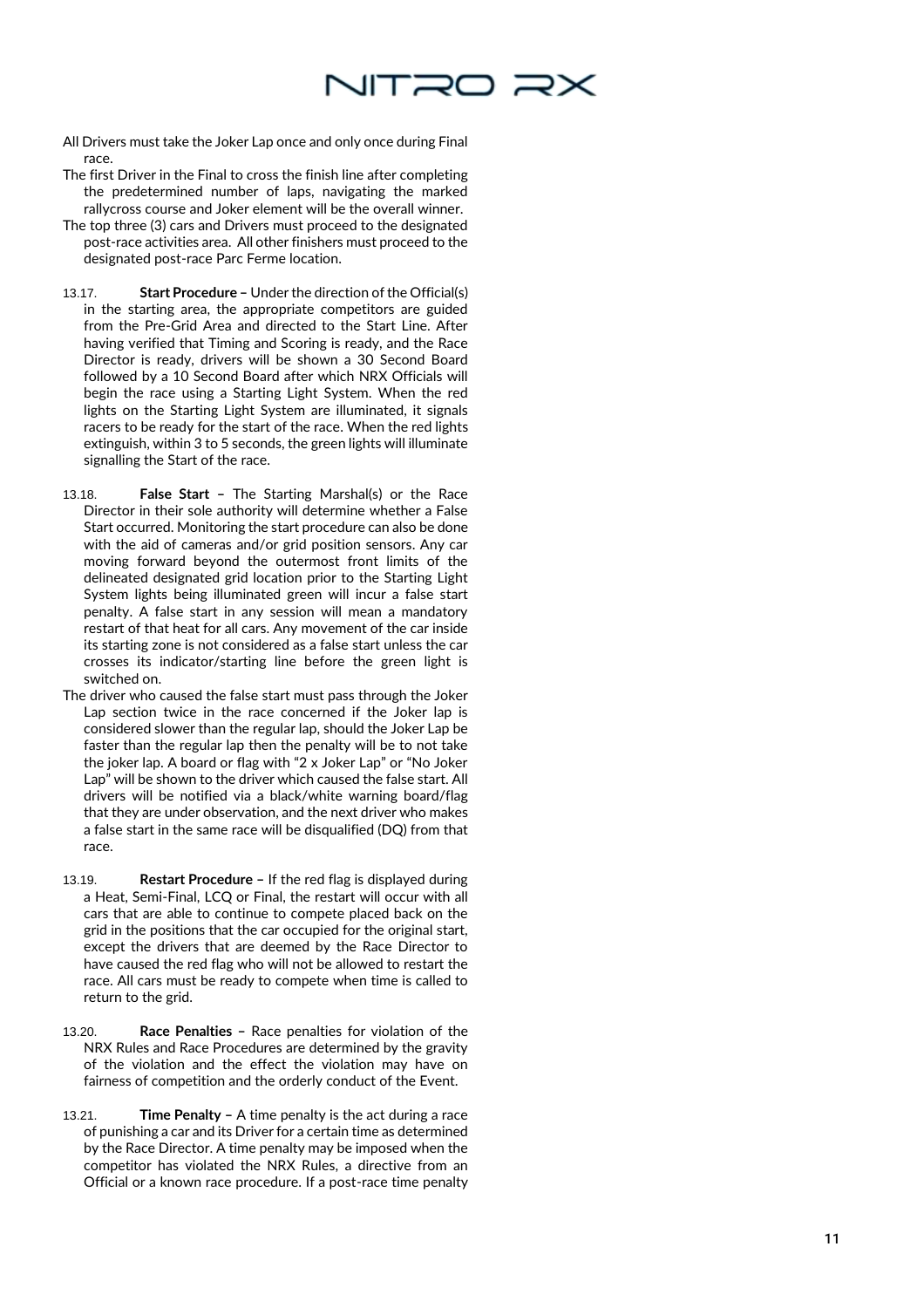

is imposed, a scoring correction reflecting the penalty will be permitted prior to the posting of official race results.

- 13.22. **Flag/Light Rules –** Officials will use flags and/or lights as set forth in this section for the purpose of providing Drivers with information. A Driver is deemed to have received notice when the flag is displayed at the flag stand, or when the lights are illuminated, regardless of whether the Driver has seen the signal. If a Driver or Crew Chief is informed of a decision or circumstance by NRX Officials in a manner other than by use of flags or lights, then use of a flag or light in that situation is not necessary. The procedure for use of flags or lights by Officials may vary for individual tracks or races.
- 13.23. **Green Flag/Lights –** The green flag signifies that the track is clear to race.
- 13.24. **Yellow Flag/Lights –** A marshal waving a single yellow flag or a flashing yellow light indicates a local condition, which means that an incident or condition is ahead near or off the racing line. Drivers may need to slow or alter their line. Drivers may not overtake until they have passed the incident causing the local condition.
- A marshal waving two yellow flags or a solid yellow light signifies a full -course caution. All cars must reduce their speed to a cautious pace, maintain their respective track position and form a single line of cars. No passing will be permitted unless directed by a NRX Official. In most cases, a full course caution will be immediately followed by a red flag. When the yellow flag is displayed or the caution lights are illuminated (full -course caution) during the white flag lap, no passing will be permitted. The race will not be restarted and cars will be scored based on their respective track position at the time the yellow flag or lights are displayed. The determination of respective track position is a judgment call that will be made by the Race Director.
- 13.25. **Red Flag/Lights –** The red flag signifies that the Session must be stopped immediately regardless of the position of the cars on the track. The red flag shall be used if, in the opinion of the Race Director the Session should be stopped immediately. Cars should be brought to a stop on the course as quickly and safely as possible. All cars must remain stopped until informed to move back to the grid by the Race Director.
- a) If a red flag occurs cars can proceed to the pre grid area for service and minor authorized repairs as stated in Section 14 of the NRX Technical Regulations. Any car moved into the tent, garage or other structure and not the pre grid area will be subject to a penalty. The minimum penalty for violating this rule or for an unapproved adjustment or repair will be removal of the car from the remainder of the Final.
- b) If a red flag occurs during a; Practice session, Heat, Semi -final or LCQ the Race Director at their sole discretion will determine if the remaining laps will be finished. If racing resumes after a red flag, all Competitors must take the Joker regardless of if the Competitor had taken the Joker Lap before the red flag.
- c) If a red flag occurs during the Final, should less than 5 full laps of the 6 -lap race have been completed, 1 attempt only at a full 6 lap race restart will occur. Once racing has resumed after a red flag, all Competitors must take the Joker Lap regardless of whether the Competitor had taken the Joker Lap before the red flag. Should the race be red flagged on lap 6 and a driver has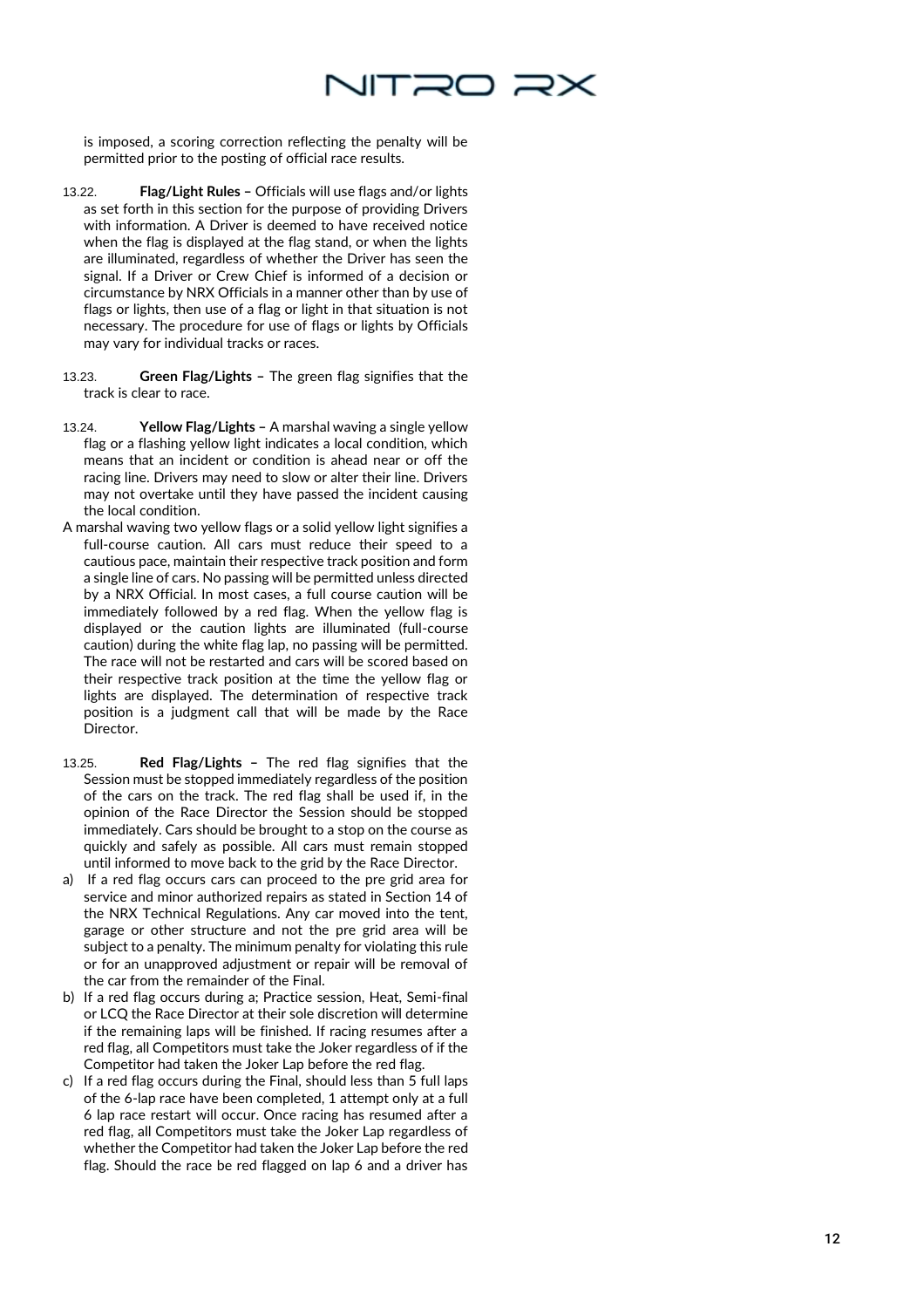

not taken his/her Joker lap a notional time will be added by the Race Director.

- d) If a race is deemed by the race director to not re start, a notional time will be added If a driver has not taken his/her Joker lap. The fixed notional time will be the averaged difference of the fastest lap time and the Joker Lap time of the Top 5 Drivers in the last race segment.
- 13.26. **Black Flag –** The black flag signifies automatic disqualification. In addition to the black flag, Officials may use a blackboard or black flag number indicator in full view of the Competitor on which the number of the car being black -flagged will be shown. NRX Officials may also communicate via radio to the affected car's team informing them of the black flag directive. It is the responsibility of the affected team to adhere to the black flag directive by stopping racing and exiting the track at the next opportunity. Failure to do so could result in further penalties as described in the NRX Regulations.
- 13.27. **White Flag –** The white flag signifies that the leader has started his/her last lap. When the yellow flag is displayed or the caution lights are illuminated (full -course caution) during the white flag lap, no passing will be permitted. The race will not be restarted and cars will be scored based on their respective track position at the time the yellow flag or lights are displayed. The determination of respective track position is a judgment call that will be made by the Race Director as described in section 13.25d
- 13.28. **Checkered Flag –** The checkered flag flown after the lead car has completed the race distance signals that the Race is completed. The Race distance is officially complete when the lead car has completed the race distance or officials have terminated the competition early during a full -course caution or red flag incident. The definition of the required Race distance is provided in the Supplementary Regulations for the Event.
- 13.29. **Accidents and Disabled Race Car Procedure –** In the event of an accident or when a race car becomes disabled for any reason, the Driver of the disabled race car must, providing that there is no threat of fire or fuel spill, remain inside the race car with their helmet and restraints on and with the doors closed until the session is over, or until a course worker or medical staff gives the Driver permission to exit the race car. In the event of a mechanical failure, the Driver of the disabled car must make every reasonable effort to steer away from the racing line and where possible park in a safe location as far from the racing line as possible or if possible, behind a barrier.
- 13.30. **Marshalls -** Failure to follow the instructions of Marshals, Officials or Medical Staff may result in a penalty up to disqualification from the event.

# **PRIZE MONEY, PODIUM, POINTS AND POINTS FUND**

14.1. The podium ceremony on the circuit will be held immediately after the Finals. The Top 3 finishers must be present, wearing their Competition overalls. A penalty in the form of a monetary fine, such amount to be at the discretion of NRX, will be issued to any Driver that fails to attend this ceremony and/or is found to be wearing inappropriate clothing for this ceremony.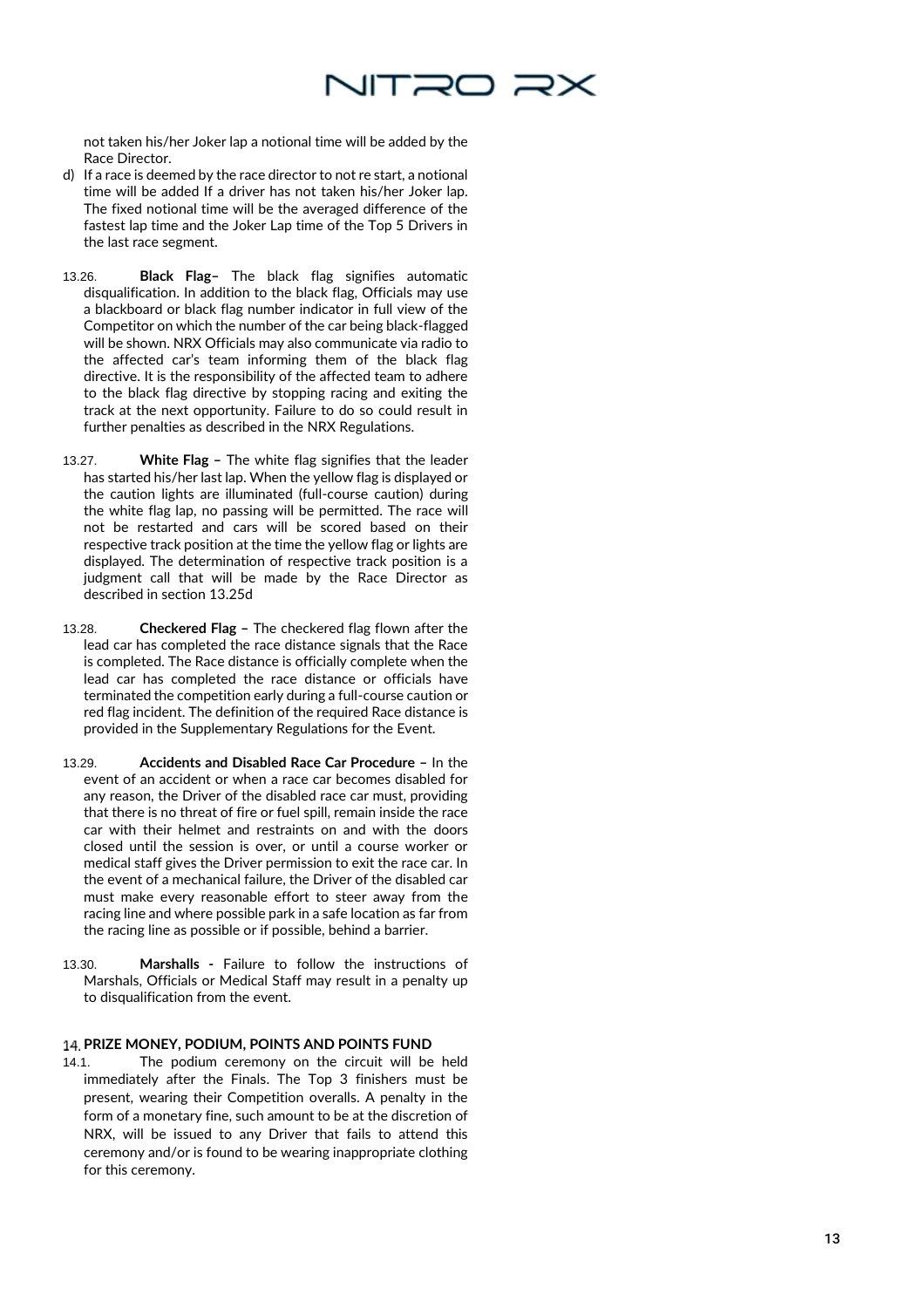# NITRO RX

- 14.2. Any prize money awarded for an Event will be communicated to all NRX Competitors through a Competition Bulletin or the Supplementary Regulations for an Event.
- 14.3. NRX Championship Points will be awarded to each eligible Driver and car of a Team in an Event according to the finishing position of such Driver and car in the Event. The total Championship Points awarded for an Event will be the total points awarded for the finishing positions in the LCQ and Final.
- 14.4. The NRX Championship Points awarded to an eligible Driver will be awarded based on finishing position with respect to the other eligible Drivers.
- 14.5. **Championship Points for the Heats, Semi Finals, LCQ and Final –** Eligible NRX Crosscar Drivers will be awarded points for the Heats, Semi Finals, LCQ and Final in each Event as follows:

#### **Final**

| 50 |
|----|
| 46 |
| 42 |
| 35 |
| 32 |
| 29 |
| 26 |
| 23 |
|    |

# **LCQ**

| 1             | 0 |
|---------------|---|
| $\frac{2}{3}$ | 0 |
|               | 6 |
| $\frac{4}{5}$ | 5 |
|               | 4 |
| 6             | 3 |

## **Semi Finals**

| 1                       | 8 |
|-------------------------|---|
| $\overline{\mathbf{c}}$ | 7 |
| 3                       | 6 |
| $\frac{4}{5}$           | 5 |
|                         | 4 |
| 6                       | 3 |
|                         |   |

# **Heats**

| 1                       | 8 |
|-------------------------|---|
| $\overline{\mathbf{c}}$ | 7 |
| 3                       | 6 |
| 4                       | 5 |
| 5                       | 4 |
| 6                       | 3 |

14.6. **Miscellaneous** – In the event two (2) or more Drivers have the same number of points (tie), each Driver, will be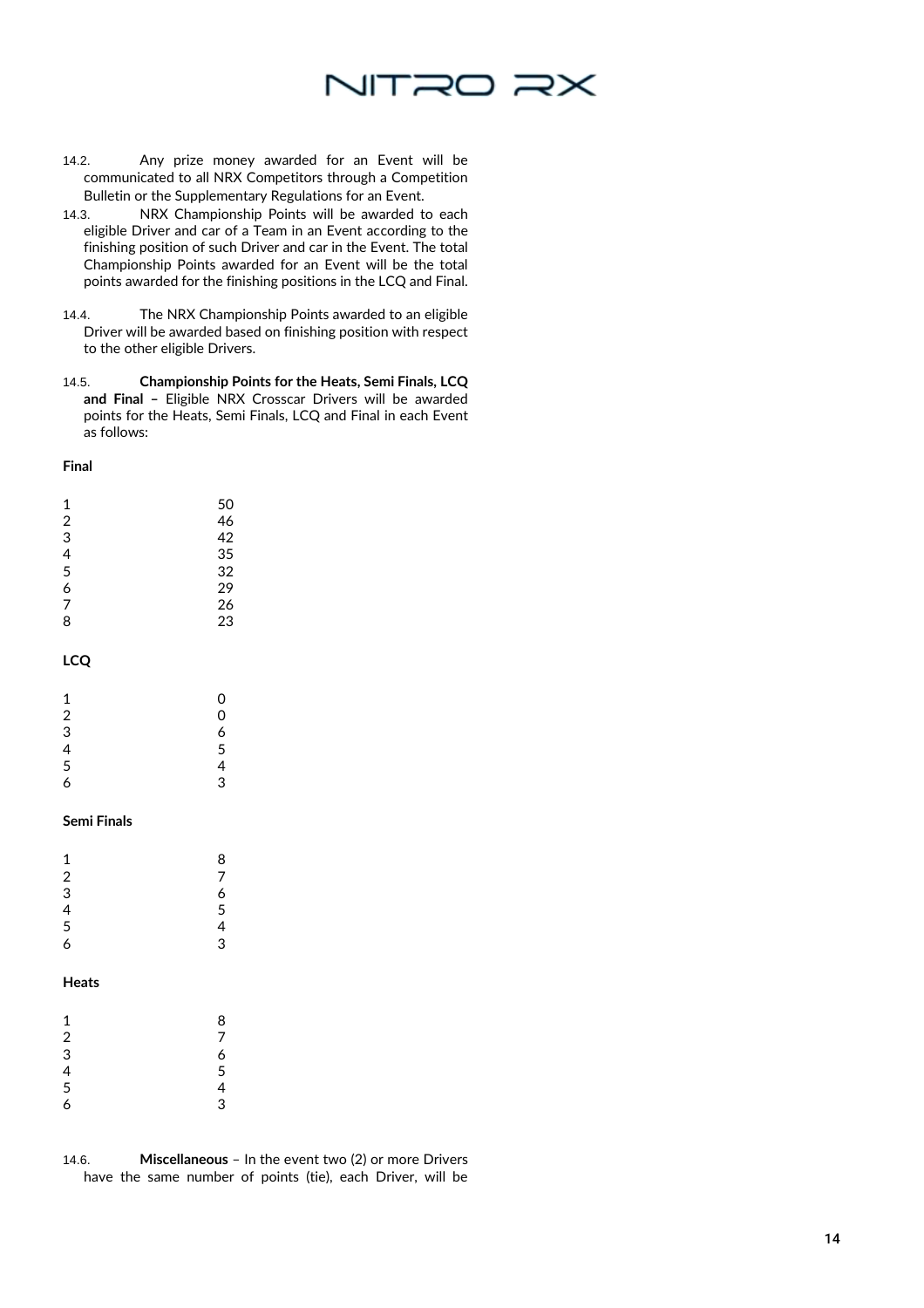

ranked according to the greatest number of 1st place finishes in the current season at the time which the tie occurs. If a tie still exists, the greatest number of 2nd place finishes, 3rd place finishes etc., will be used in the same manner, until the tie is broken. If the tie remains, the Driver and/or Entrant earning the highest finishing position first during the current season in which the Driver and/or Team competed for the respective Series at the same time will prevail.

# **PARC FERMÉ AND CAR INSPECTION**

- 15.1. The Parc Ferm é is compulsory following the Final for all finishers.
- 15.2. At the end of the specific Competition, the area between the Finish Line and the Parc Ferm é entrance shall be placed under the Parc Ferm é regulations.
- 15.3. The applicable regulations of the Competition shall specify the place where the Parc Ferm é will be located.
- 15.4. Vehicle surveillance shall be carried out by Officials appointed by the Race Director, who are responsible for the operation of the Parc Ferm é. Only they are authorized to give orders to the Competitors.
- Only the Officials assigned to Parc Fermé may enter. No operation, checking, tuning, repair or fuelling of cars is allowed unless authorized by the same Officials or by the applicable regulations.
- 15.5. Following the Final, cars shall remain in the Parc Ferm é for at least 30 minutes after the publication of the provisional results and until released by decision of the Stewards.
- 15.6. Failure to allow or facilitate scrutineering after a race may be deemed a violation of the Regulations and may lead to disqualification from the race as decided by the Stewards.
- 15.7. The Technical Delegate may (after consultation with the Stewards) select a car at random for further inspection.
- 15.8. In case the planned inspection cannot be done on site at the Event the chosen car or parts will be sealed off by the Technical Delegate in the Parc Fermé. Thereafter the car will be removed from the Parc Fermé without any work having been performed on it by any of the competitor's representatives unless carried out upon request from or with the approval of the Technical Delegate.
- 15.9. The chosen car(s) and/or part(s) will be transported to an appropriate designated location under the supervision of the Technical Delegate.
- 15.10. In the case where one or more components are sealed to be checked on a later occasion, any additional costs resulting from the later check will be borne by the applicant.
- 15.11. The Technical Delegate reserves the right to obtain a standard car or parts thereof by rental or loan from an independent source for the purpose of comparison.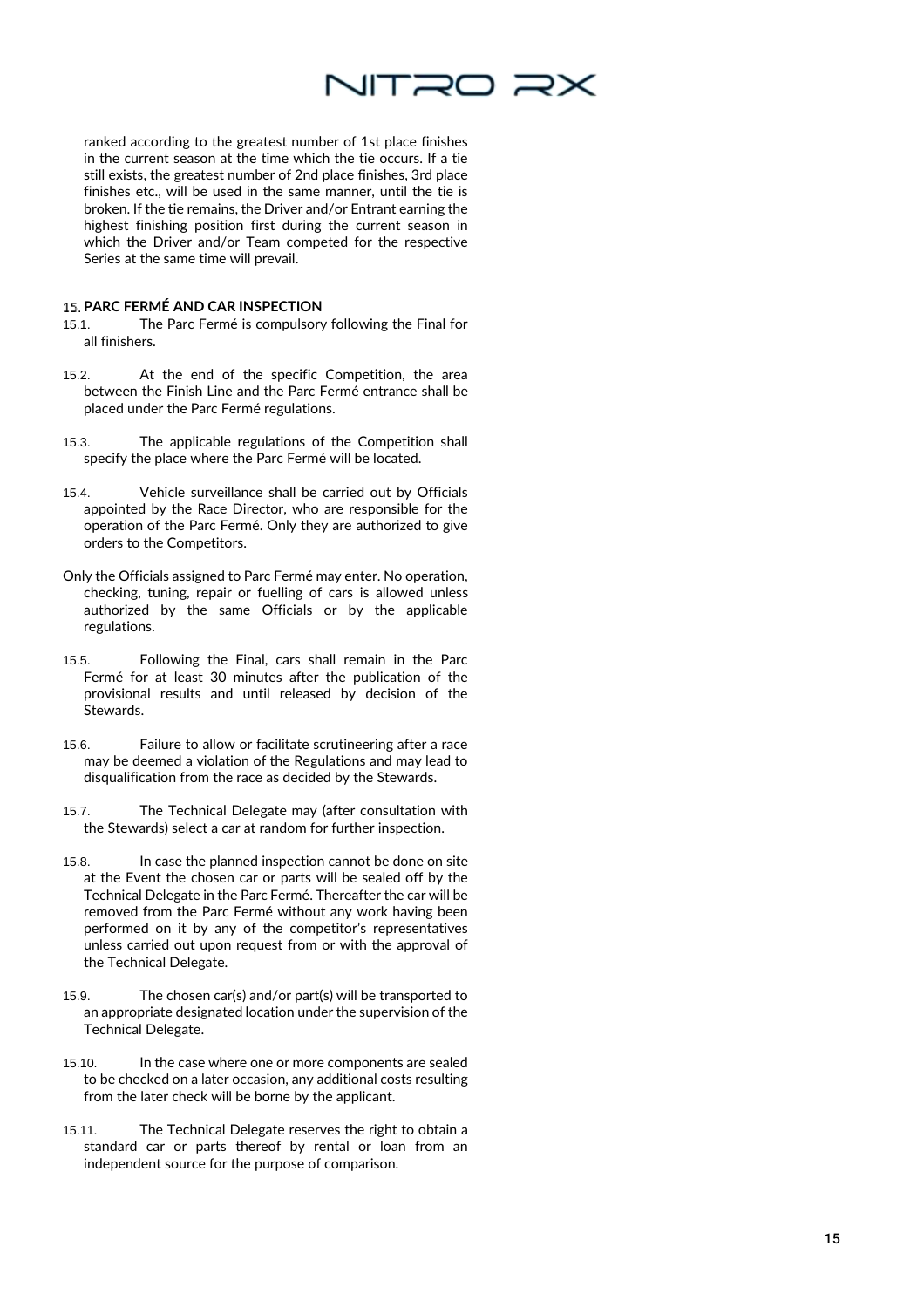

- 15.12. The Technical Delegate will request that the representatives of the competitor concerned dismantle the car for the technical inspection. Failure to do so can result in the Clerk of the Course arranging dismantlement and charging the costs to the competitor. Competitors will not be allowed to participate in the championship until the costs have been paid in full .
- 15.13. Manipulating the seal(s) is forbidden. Breaking the seal(s) is permitted only with the written permission from the Technical Delegate. The Technical Delegate or alternatively his pre -appointed representative, will report any irregularities to the Stewards for evaluation and appropriate action.
- 15.14. Failure to allow or facilitate an inspection by the Technical Delegate will be deemed as breach of Article 2.1 of the 2022 NRX Sporting Regulations and may lead to the Stewards to impose a punishment in accordance with Article 16 of the 2022 NRX Sporting Regulations.
- Should the Technical Delegate decide that the car or any component thereof fails to conform to the Regulations, this will be reported to the Stewards who, after consulting all parties concerned, will decide the matter and impose a punishment in accordance with Article 16 of the 2022 NRX Sporting Regulations.

#### **PENALTIES**

- 16.1. Any breach of the NRX rules, including those outlined in the Sporting Regulations, the Technical Regulations, the Commercial Regulations, or any special Bulletins or Supplementary Regulations, committed by any license holder or other person or organization may be penalized.
- 16.2. Penalties for violation of the Regulations are determined by the gravity of the violation and its effect on the fairness of competition, the orderly conduct of the Event, and the interest of NRX or rallycross racing in general. Such penalties may include but are not limited to a fine, and/or disqualification, and/or loss of Championship points, and/or loss of finishing position(s) in the Event, and/or probation, and/or exclusion, and/or suspension of license. Probation may be for a specified time period to review the Competitor's conduct to determine whether a more severe penalty is warranted. A suspension may be limited to a suspension of license privileges at a particular Event or a particular series of Events or for a specified or an indefinite period of time. Any violation of the Regulations, whether committed with intent or through negligence, knowingly or unknowingly shall be punishable. Any attempt to violate any of the Regulations shall also be punishable even if the attempt does not fully transpire or attain the desired result. The Series and its officials will not be responsible to prove the intent of the violation of the Rules.
- 16.3. If an Official observes or is made aware of an act or omission by a Competitor that constitutes a violation of the Rules and if the Official determines that the act or omission is sufficiently serious to warrant the imposition of a penalty, the Official shall report the violation in writing to the Stewards as soon as possible and recommend an appropriate penalty. The Stewards shall determine whether disciplinary action is appropriate, and if so, what disciplinary action should be taken. The competitor shall be informed of the determination, and if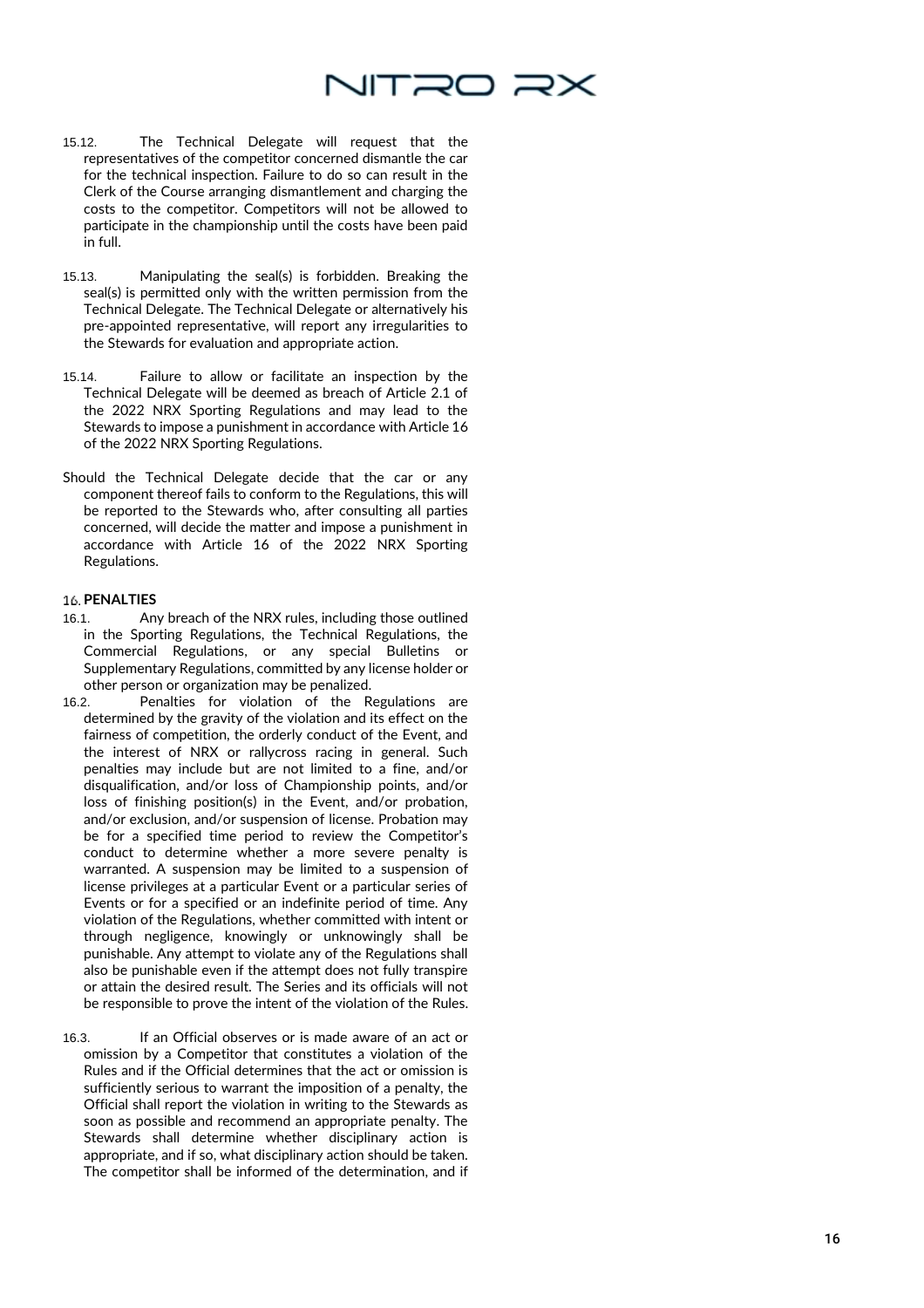

disciplinary action is imposed the Stewards will issue a Penalty Notice to the competitor specifying the violation, a statement of the circumstances of the violation and the penalty imposed. USAC may publish the violation. The Competitor referenced in the Penalty Notice shall have no claim or cause of action of any kind against the NRX Series and its Officials, Competitors, employees and affiliates, or any individual publishing such Penalty Notice or violation. If the Competitor wishes to appeal the decision, the Competitor shall send a written request of appeal within 3 business days of the issuance of the Penalty Notice as outlined in Section 18 of these Sporting Regulations If the act or omission of the Competitor is determined by an Official to constitute a threat to the orderly conduct of the Event, that Official may take temporary emergency action against the Competitor. Such emergency action may include ejection from the racing premises, suspension of membership and license, or any other action designed to remove the threat created by the Competitor. Examples of conduct warranting such emergency action includes, but are not limited to, the consumption of drugs or alcoholic beverages before or during an Event, the use of illegal drugs at any time, fighting, aggressive driving, rule violations, failure to obey the black flag or any other directive of an Official. The Official shall report the emergency action taken to the Stewards as soon as possible and penalties will be imposed per Section 16.2. herein. The emergency action shall remain in effect until the decision of the Stewards is made. Exclusion and/or ejection is final, nonappealable and non-reviewable.

- 16.4. Any fines shall be paid to the Series promptly after receipt of the Penalty Notice by a Competitor. Failure to pay a fine promptly may result in suspension. All unpaid fines of a competitor may be collected by deducting the amount from the purse or point fund earnings of the Driver or Entrant with whom the Competitor was associated at the time and at the Event that the conduct that caused the penalty took place. Any fines left unpaid at the end of the racing season shall be considered grounds for refusal to approve the license application for the next applicable year of the Competitor against whom the unpaid fine has been assessed.
- 16.5. Stewards either themselves or upon the proposal of the Race Director, may decide on any point which is not provided for in the Sporting or Supplementary Regulations and apply penalties at their discretion.
- 16.6. Certain penalties are assessed by officials who are judges of fact, and they are not susceptible to appeal. Time penalties and the declaration of a no-show in the case of late arrival in the pre-grid area/staring grid are not susceptible to appeal.
- 16.7. The following are some items that may be penalised and the actions taken. The list is not exhaustive and should serve as a sample only:

| Entry of a car that does not comply with the<br>regulations | Start refused |
|-------------------------------------------------------------|---------------|
|                                                             |               |
| Absence of valid licenses                                   | Start refused |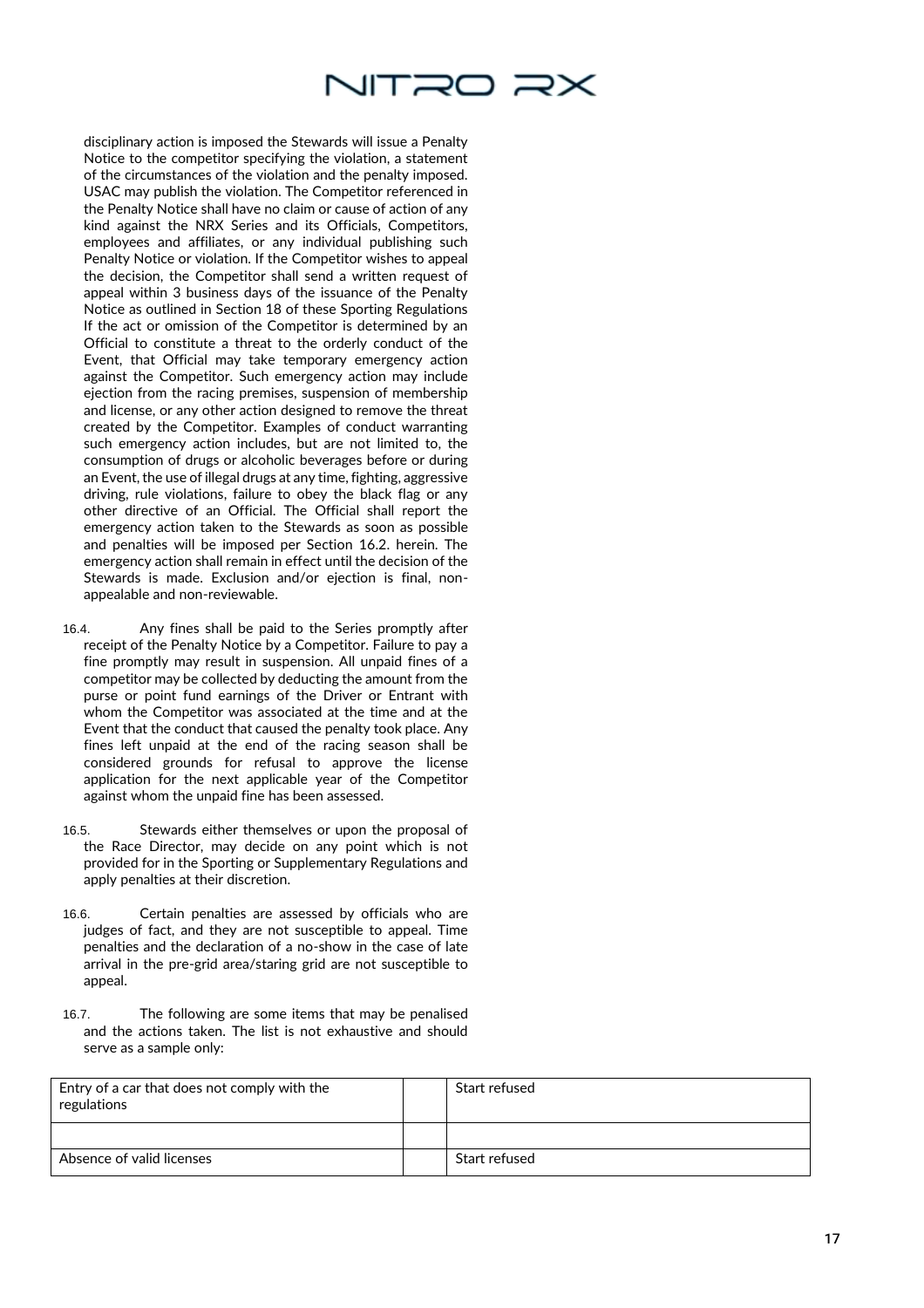

| Failure to pay applicable entry fees                                           | Start refused                                                                       |
|--------------------------------------------------------------------------------|-------------------------------------------------------------------------------------|
|                                                                                |                                                                                     |
| Car failing to conform to safety measures                                      | Decision of the Steward                                                             |
|                                                                                |                                                                                     |
| Late arrival at grid/holding area                                              | Start refused/replaced by next car                                                  |
|                                                                                |                                                                                     |
| Failure to notify a non-start                                                  | Decision of the Stewards                                                            |
|                                                                                |                                                                                     |
| Absence of identification marks affixed by the<br>scrutineers                  | Disqualification from the competition                                               |
|                                                                                |                                                                                     |
| Moving track markers                                                           | Warning as a minimum up to time penalties at the Race<br>Director's discretion      |
|                                                                                |                                                                                     |
| Breach of fair driving conduct as defined by race<br>officials                 | Warning as a minimum up to different penalties at the<br>Race Director's discretion |
|                                                                                |                                                                                     |
| False starts                                                                   | Defined in Art. 13.19                                                               |
|                                                                                |                                                                                     |
| Failure to respect instructions given by the flag signals                      | Decision of the Stewards                                                            |
|                                                                                |                                                                                     |
| Driver's equipment failing to conform to the safety<br>standards               | Decision of the Stewards                                                            |
|                                                                                |                                                                                     |
| Any tampering with or attempt to tamper with the<br>identification marks       | Disqualification from the Competition                                               |
|                                                                                |                                                                                     |
| Infringement of the Parc Fermé rules                                           | Decision of the Stewards                                                            |
|                                                                                |                                                                                     |
| Unsportsmanlike conduct on or off the track                                    | Decision of the Stewards including exclusion/ban                                    |
|                                                                                |                                                                                     |
| Reporting late to pre-event scrutineering                                      | Practice restriction                                                                |
|                                                                                |                                                                                     |
| Any deliberate or reckless contact after the finish                            | Decision of the Stewards                                                            |
|                                                                                |                                                                                     |
| Competitor or Driver not attending or being late to the<br>Driver briefing     | Monetary fine up to \$500                                                           |
|                                                                                |                                                                                     |
| Use of Lubricants or Tires other than those prescribed<br>for the Championship | Disqualification from the competition                                               |
|                                                                                |                                                                                     |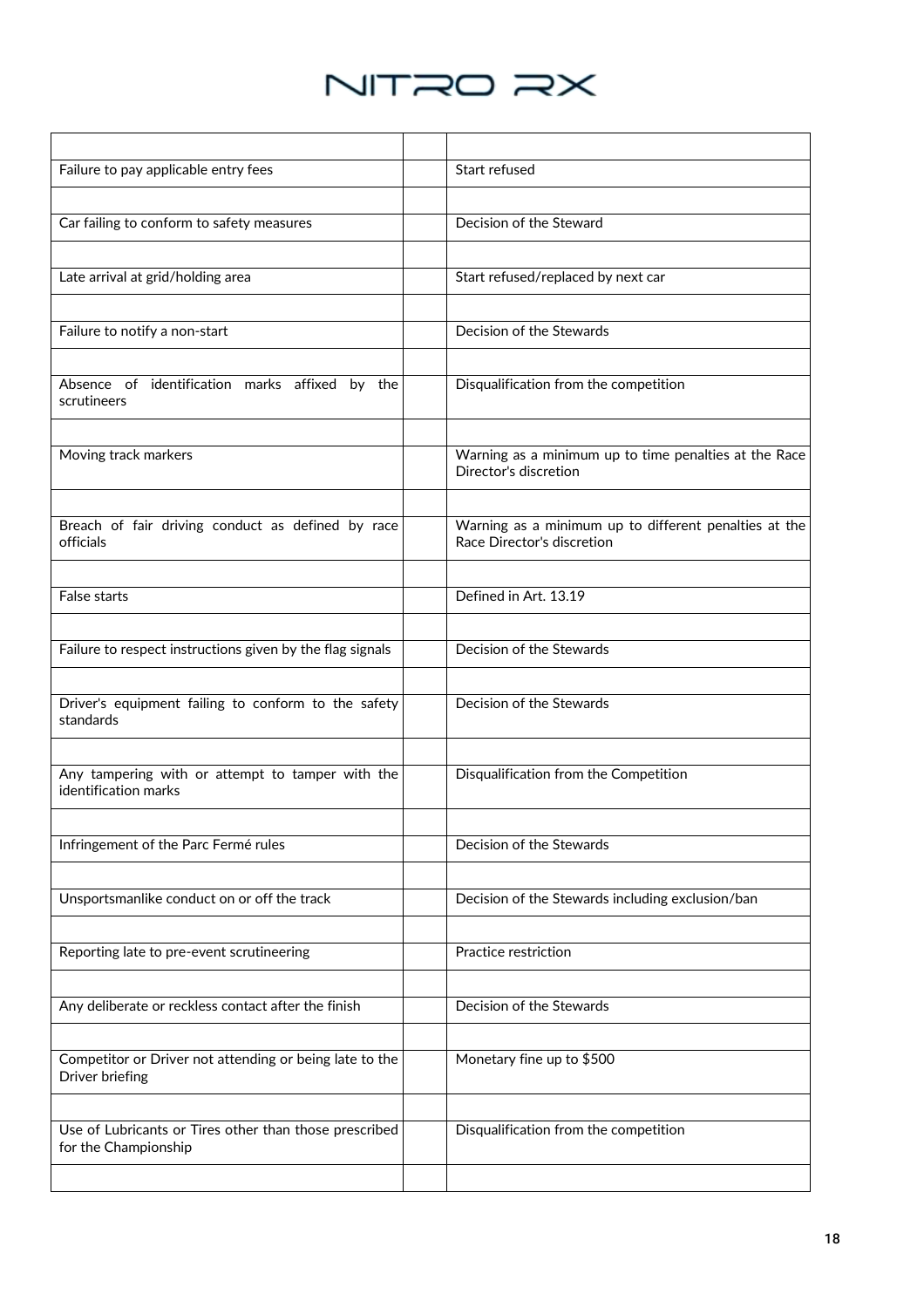

| Failure to respect the speed limit in the paddock<br>$(15$ mph $)$ | \$100 for each 1mph over the limit |
|--------------------------------------------------------------------|------------------------------------|
|                                                                    |                                    |
| Causing a Red Flag                                                 | Not allowed to Re Start the race   |
|                                                                    |                                    |
| Driving outside of the track limits                                | Decision by the race Director      |
|                                                                    |                                    |
| Failure to follow Instructions of Officials                        | Decision by the Stewards           |
|                                                                    |                                    |
| No Judicial Camera working in Pit area or Car                      | Decision by the Stewards           |

#### **PROTESTS**  17.

- 17.1. If a licensed Competitor believes that another Competitor has or will obtain a significant unfair competitive advantage by some action that the Competitor is in violation of the Rules, the first Competitor may protest such action to a Race Steward outside of race control. The protest must be made in writing by the Competitor (or the Crew Chief/Chief Mechanic if the competitor is a Driver and is on the race track) within 20 minutes after the chequered flag is displayed signifying the completion of the race.
- 17.2. Each separate protest shall be accompanied by a nonrefundable \$1,000.00 (USD) protest fee. The Stewards shall decide whether the matter is subject to protest, and if so, shall decide the protest as promptly as possible and shall inform the parties to the protest of the decision.
- 17.3. The Stewards, after review, may decline to accept a protest, even if the matter were otherwise subject to protest, if they determine that the alleged rule violation is so insubstantial as to not provide the Competitor with a significant competitive advantage over the other competitors. A decision that the matter is not subject to protest is final and non- appealable. In deciding the protest, the Stewards may take whatever action they deem appropriate to further the interest of fairness and finality in competition results. Such action includes, but is not limited to, revising the official race results, imposing penalties (disqualifications, exclusions, suspension, or fines, and/or loss of finishing positions in the Event), awarding or subtracting points, or taking no action.
- 17.4. Protests will not be accepted that are directed to a decision made by a Race Official or Supervisory Official on any subject not specifically provided for in these Regulations. Such subjects include, but are not limited to, timing and scoring decisions, inspection decisions and race procedure decisions. Protests against the decisions of the start line judge(s) in the exercise of their duties will not be accepted. A single protest against more than one competitor will not be accepted.

#### **APPEALS**  18.

18.1. Any licensed Competitor is entitled to appeal. The appeal process exists to decide only those matters for which a reasonable decision could not be achieved through available procedures. Provided all such procedures have been exhausted,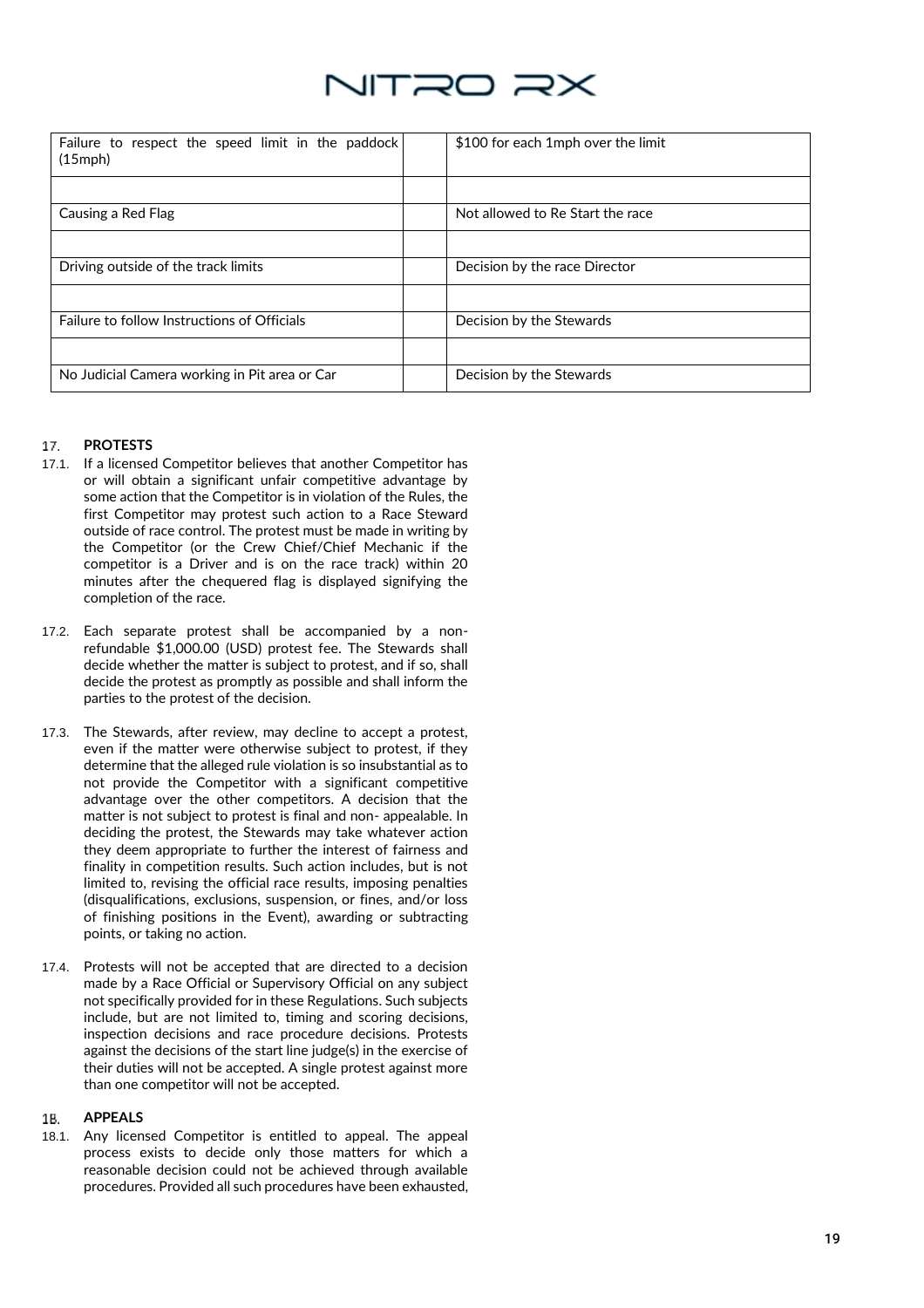

any Entrant or other Competitor shall have the right to request an appeal regarding:

a) Any decision or penalty rendered by the Stewards (except those indicated as not subject to appeal in Section 16 of these Regulations) in which they were named as a party.

b) Any decision concerning a protest filed by such Entrants or Competitors, except as decided by the Stewards pursuant to Section 17 of these Regulations.

- 18.2. If a Competitor wishes to appeal, such Competitor may request an appeal hearing before the USAC Court of Appeals ("Court of Appeals") by submitting a written request for a hearing to the Court of Appeals no later than 5:00 p.m. EST of the third business day following the Competitor's receipt of notice of penalty accompanied by a \$3,500.00 (USD) non -refundable appeal fee. The appeal fee shall be in addition to any monetary penalty previously assessed. The original Notice of Appeal must be delivered to the United States Auto Club, 4910 W 16th St. Speedway IN 46224, Attention, Steward, NRX.
- 18.3. The Notice of Appeal must contain references to the specific action which is being appealed, the date of the occurrence, the reason why the Competitor is appealing, and specific reference to any Rules allegedly violated and the relief requested. The Notice of Appeal must be accompanied by copies of all written documents pertaining to the appeal, such as protests, responses, rulings, announcements, etc.
- 18.4. The recipient of the Notice of Appeal may dismiss appeals or portions thereof on the basis of procedural noncompliance. Any appeal or portion thereof not so dismissed shall be submitted by the recipient to the Court of Appeals for adjudication. The submission to the Court of Appeals may specify the issues to be heard by the Court, including the issue of procedural compliance. The jurisdiction of the Court is limited to those matters and issues submitted to it by the recipient.
- 18.5. The Court of Appeals has exclusive jurisdiction to hear appeals of any Penalty Notice or determination and any decision by NRX to deny, suspend or terminate any license. In each of these cases, a NRX competitor's only recourse is to request an appeal hearing before the USAC Court of Appeals. Once an appeal hearing is scheduled, the Court of Appeals shall be selected by the USAC Chairman of the Board. A NRX designate shall serve as Chief Judge. Two other judges may be selected to serve with them. The other judges will be persons selected by the Chief Judge and will be industry persons or persons with knowledge in racing. At no time shall any of the Judges including the Chief Judge have actively participated in the circumstances cited in the Notice of Appeal, or have a personal interest in the outcome of the appeal.
- 18.6. The appointment of the Court, and written notice to the appellant, or appellants, shall occur within three (3) days (or such time as designated by the NRX designate of the decision to hear the appeal. The person presiding over the hearing will notify all parties, including the NRX Stewards, both parties to a protest, or a penalized Competitor, of the time and place for the appeal hearing. If the hearing will be conducted in whole or in part via teleconference the person presiding over the hearing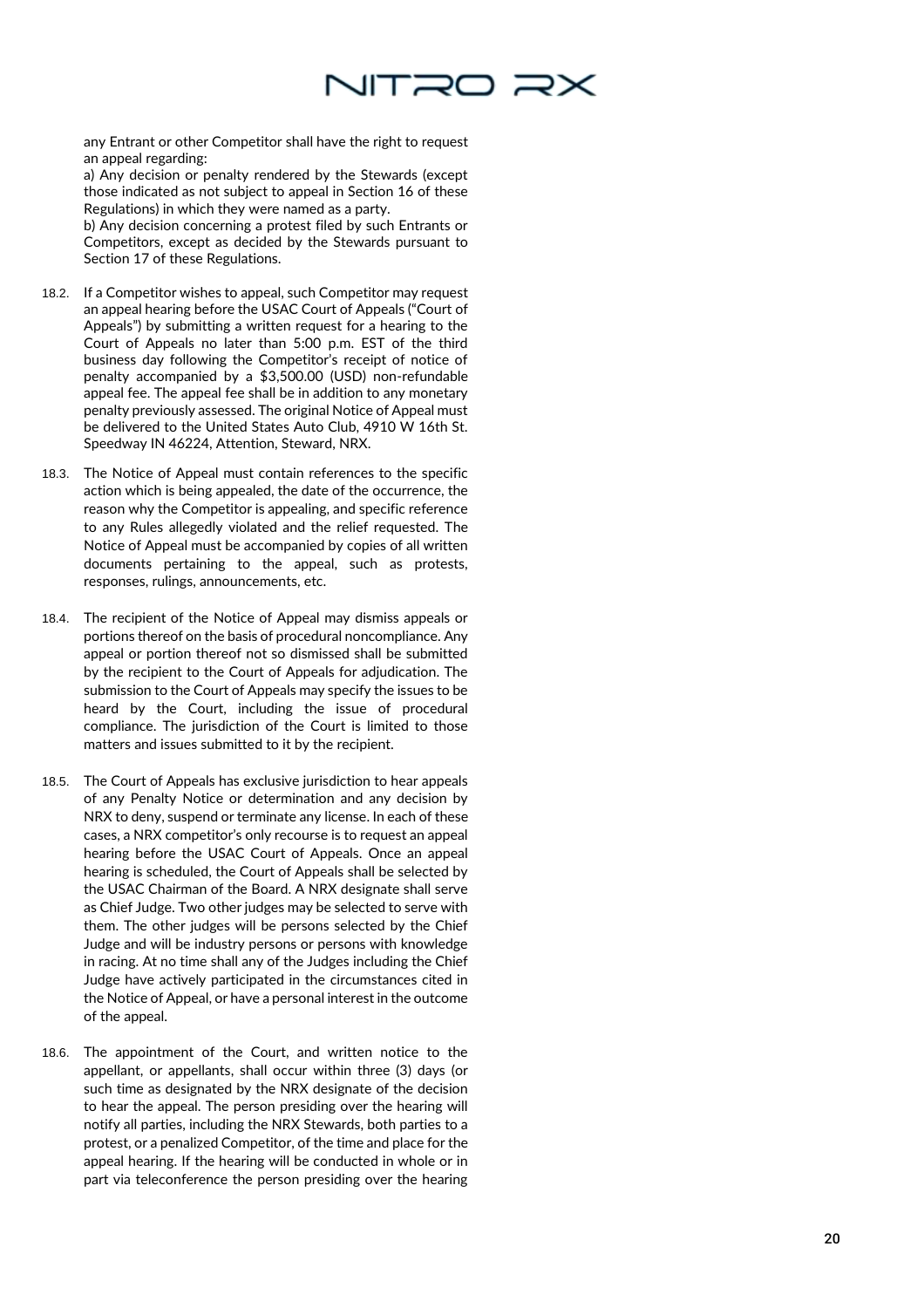

shall provide telephone numbers, and times, where the board may be reached while in session on the matter.

- 18.7. The Court of Appeals shall use its best efforts to convene and hear the appeal in a timely manner. The board will determine what witnesses and evidence it will hear at its discretion. The parties may present their information to the committee themselves, via their team representative, or in written documents. The Court of Appeals hear such evidence in such a manner as it deems appropriate, relevant, and necessary under the circumstances. Cross -examination shall not be permitted. The NRX Stewards, Technical Delegate or Clerk of the Course shall be heard by the Court under all circumstances.
- 18.8. At the request of the affected Competitor, the Court of Appeals may determine in the interest of competition or NRX that the penalty or portions of the penalty under review shall be temporarily deferred until the appeal has been resolved. Otherwise, the penalty shall be executed promptly. If the Court of Appeals temporarily defers execution of the penalty involving either suspension of competition privileges, or expulsion from NRX Racing, the Series will permit the appellant to enter and compete in races until the appellant's Court of Appeals ruling is rendered. The results and awards of these races shall be considered provisional until the Court of Appeals ruling is rendered. The affected participant(s) will be allowed to participate in NRX Events during the period of the deferral. If the Court of Appeals temporarily defers execution of the penalty, but later denies the appeal in whole or in part, it may reinstate the original penalty as of the date of the penalty, or take such other action as it deems appropriate to effectuate in whole or in part the penalty, including without limitation, disallowance of finishing position, points, otherwise earned in any Event during the period of temporary deferral of the penalty. If the Court of Appeals ruling overturns the suspension, or expulsion, the provisional results and awards will be considered final and official. If the Court of Appeals ruling upholds the suspension, or expulsion, the awards won and results of races while awaiting the Court of Appeal ruling will be considered forfeited and null and void.
- 18.9. An appeal may be withdrawn without penalty only with the approval of the USAC Chairman of the Board or the NRX Stewards.
- 18.10. After considering all material they deem relevant, the Court of Appeals shall meet privately, reach its decision, and prepare a written opinion. It may decide that the penalty, or other decision, of the board appealed from should be nullified, mitigated, affirmed, increased, or that a different penalty should be imposed, but shall not order a competition to be rerun. The board shall order the return, or forfeiture, of appeal fees. The board shall direct the disposition of protest fees and tear down bonds, if any, in those cases where the original board's decision is nullified.
- 18.11. NRX reserves the right to publish, or cause to be published, all final Court of Appeal decisions, including the names of all parties concerned. Persons, Entrants, or organizations referred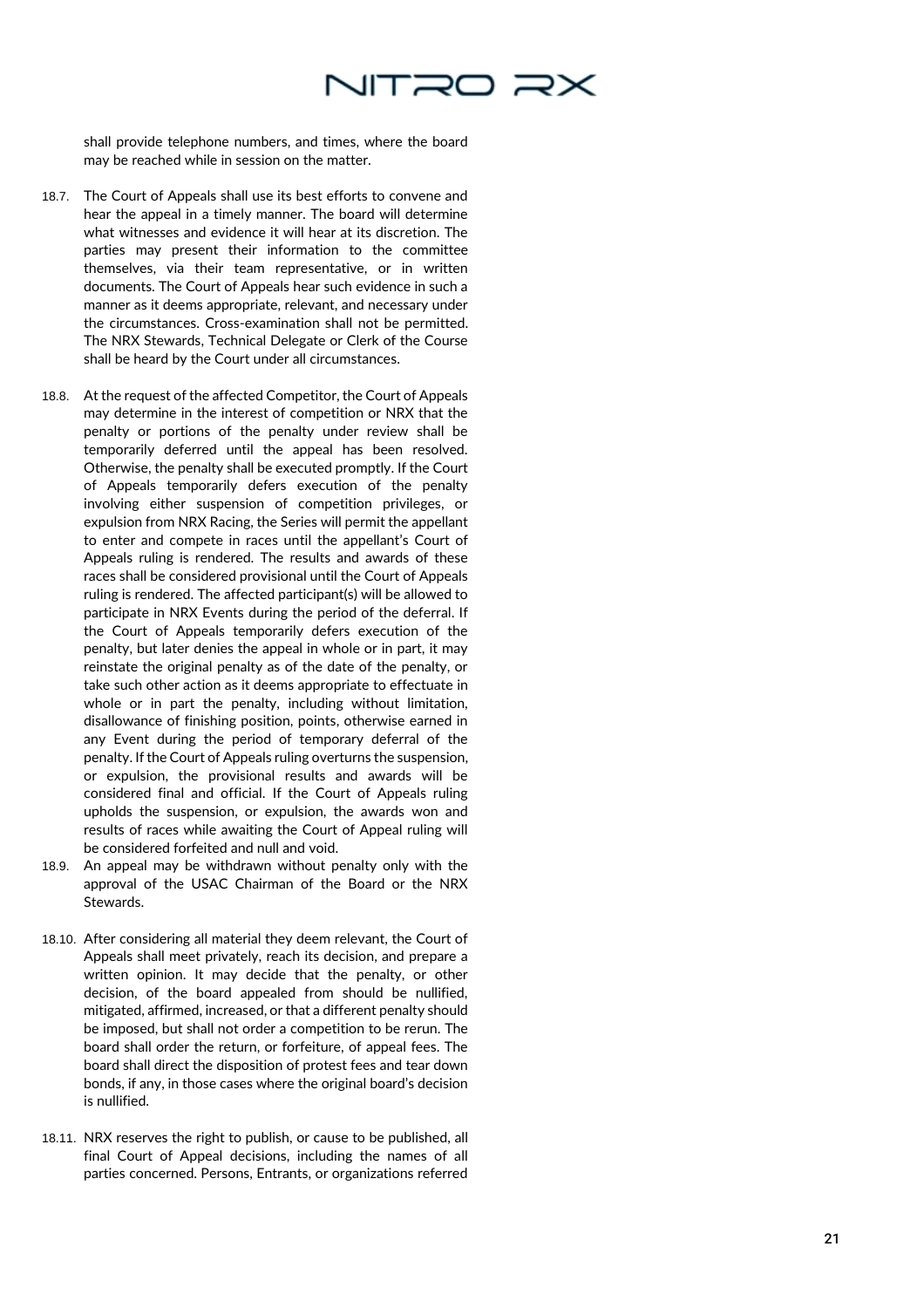

to in each said decision shall have no right, or action, against NRX, USAC, or any person publishing such notice, and shall agree that said decision shall be final and binding. A copy of the final decision of the Court of Appeal shall be sent to all parties of the appeal as soon as possible after the decision becomes final. Any penalty imposed by the Court of Appeal shall be effective immediately as stated in its decision. Penalties involving time, disqualification, suspension, or loss of points shall be made effective from the date of the conclusion of the event involved.

# **JUDICIAL CAMERAS**

- 19.1. Throughout the Competition, all Competitors must have installed in their car a judicial camera. It is the responsibility of each Competitor to ensure that the camera is positioned in such a way that the track, the steering wheel and the pedals are clearly visible, that the camera batteries are sufficiently charged and that the SD recording card is in place and has sufficient capacity to record all of the races in HD quality. The penalty (up to disqualification from the Competition) for non -compliance will be at the discretion of the Stewards. The weight of the camera system is included in the minimum weight of the car. The onus is on the Competitor to ensure the judicial camera has a wide enough field of view is switched on and recording for all Practice sessions, Battle Brackets, Heats, Semi -Finals, LCQ and Finals. The camera must work as soon as the car enters the pre grid area and must not be switched off until it returns to the paddock. Championship Officials must be able to access the footage at all times during the Competition following a protest or otherwise. The images must be viewed using the equipment (computer) of the Competitor, who must ensure this equipment is working. The footage can be used only by the Officials and the Championship promoter. With the exception of cameras installed by the Championship TV contractor no other on car/in -car video, still or motion picture cameras will be permitted without the written authority of the Championship Promoter. For the avoidance of doubt, Competitors may not use footage from the judicial camera for any commercial purposes including but not limited to any form of television broadcast (free to air, internet, pay per view, subscription, satellite, terrestrial) any other form of internet use, advertising, sponsorship or any type of public performance.
- 19.2. Championship officials must be able to access the footage at all times during the Competition following a protest or otherwise. The images must be viewed using the equipment (computer) of the Competitor, who must ensure that this equipment is working. The footage may be used only by Race Officials and the Championship promoter. For the avoidance of doubt, Competitors may not use footage from the judicial cameras for any commercial purposes, including but not limited to any form of television broadcast (free to air, internet, pay per view, subscription, satellite, terrestrial) any other form of internet use, advertising, sponsorship or any type of public performance.

#### **TEST EVENTS AND PRESS DAYS** 20.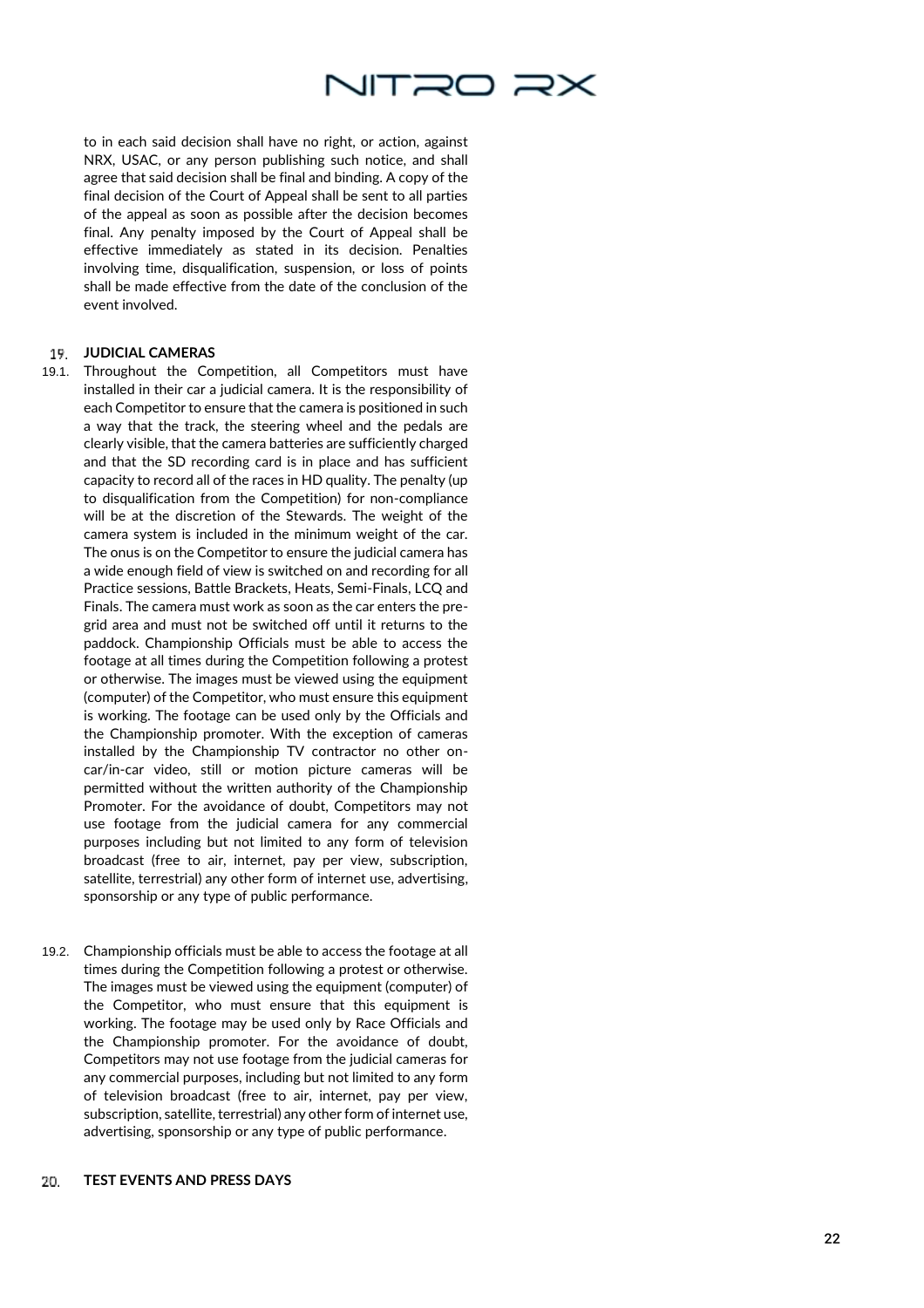

20.1. The Championship Promoter may organize one official collective test session, which will be mandatory for registered Competitors. For Teams and permanent individual Competitors and their designated Drivers, there will be no other testing or practice at Championship venues from the closing of the entries until the last race of the season. Championship Competitors and Drivers may take part in other official Competitions even at those venues as long as the NRX Championship vehicle is not involved. Media or press days for Championship Competitions will only be organized in conjunction with the Championship promoter and use of the track at these days will be monitored to prevent them being used as a test session. Any breach of these rules will be examined by the Stewards of the next Competition. The penalty given is at their discretion.

#### **ADDITIONAL PROVISIONS**  21.

- 21.1. Of the passes that will be allocated per Competition to each permanent Competitor, 5 will be of the Crew type for each onecar team. Each individual permanent Competitor will receive 5 Crew passes.
- 21.2. For the avoidance of doubt, staff whose duties are solely connected with hospitality, sponsors, marketing, public relations or security are not considered Crew. Similarly, doctors, or the Team or permanent individual Competitor President, chairman or Managing Director will not be included in the above figure. Before each Competition, the Team Manager of every Team, or permanent individual Competitor, will have to declare through the appropriate Team Personnel declaration form:

a) the name of the Team Manager

- b) the list of the Crew pass holders
- c) the list of the Spotter pass holders
- 21.3. Each Crew pass is linked to a member of the Team as per the declaration and cannot be swapped with another Team member at any time during the Competition.
- 21.4. The control period for passes starts when the scrutineering or the administrative checks begin, whichever happens first, and ends when the protest time is over.
- 21.5. Drivers, Competitors and Team personnel will be allowed to have track walks only at the times listed in the Supplementary regulations. No motorised or electrically assisted vehicles are permitted on the track walks.
- 21.6. Any measurement of the track surface, including the starting area (e.g., surface roughness, temperature, etc.), is forbidden.
- 21.7. The official time of the Event will be the local GPS time, as provided by the official timekeeping team and displayed on the timing screens.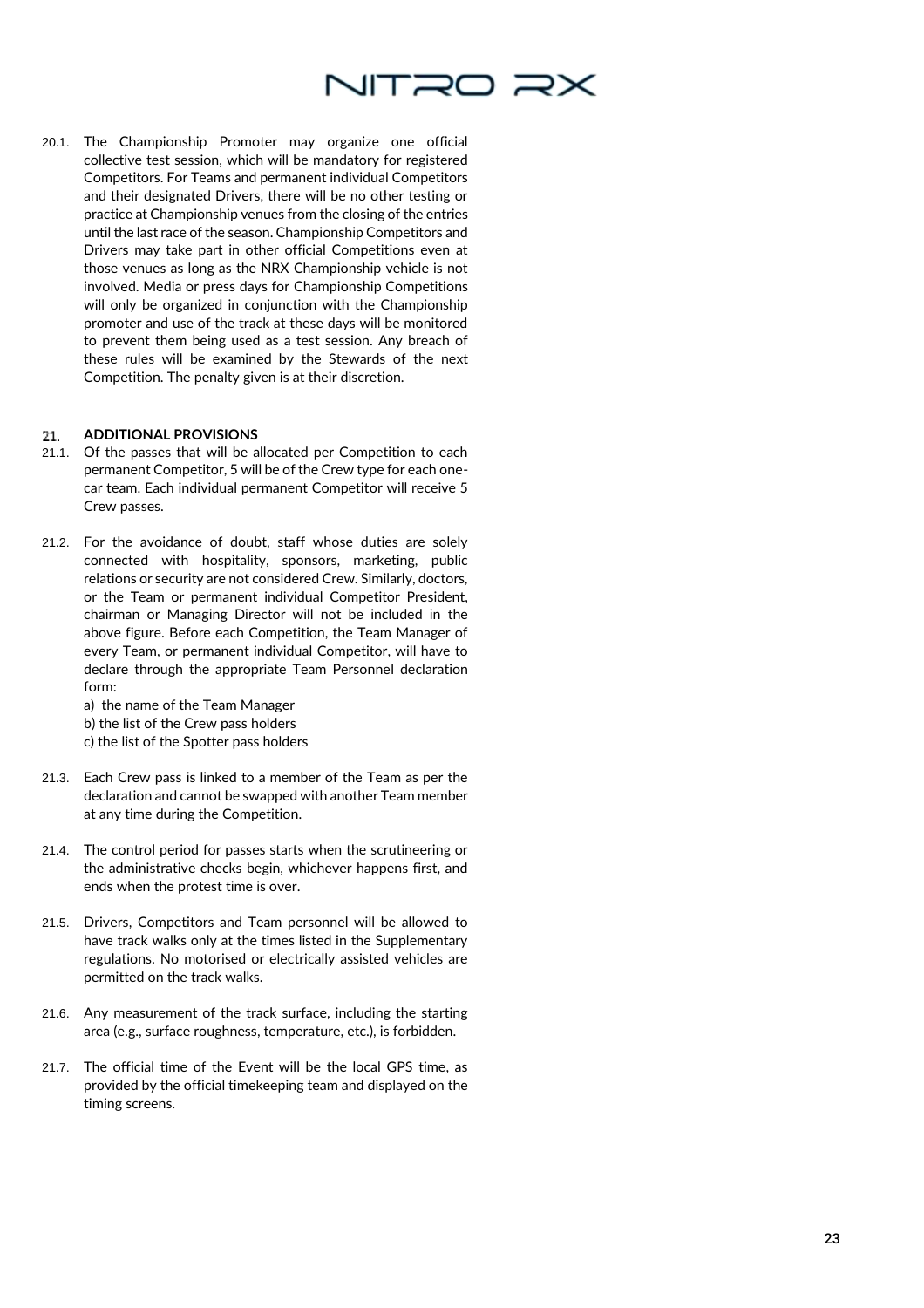

**APPENDIX 1 – Information to be included in the Supplementary Regulations**

- 1. Nomination of the Organiser(s);
- 2. The name, nature and definition of the proposed Competition(s);
- 3. A statement that the Event is to be held under the specified rules;
- 4. Composition of the Organising Committee, which must include the names of the persons forming the Organising Committee, and the address of that committee;
- 5. Place and date of the Event;
- 6. A full description of the proposed Competitions including length and direction of the Course, classes and categories of vehicles admitted, fuel, restriction in the number of Entries, if such limitation exists, and/or in the number of vehicles allowed to start, etc.
- 7. All useful information concerning Entries (address to which they are to be sent, dates and hours of opening and closing, amount of fee, if such exists;
- 8. All relevant information concerning insurance;
- 9. The dates, times and nature of Starts, with indication of Handicaps, if any
- 10. Reminder of required documentation including compulsory Licenses;
- 11. Manner in which classification shall be established;
- 12. The place and time of the publication of the Provisional and Final Classifications. Should it be impossible for the Organizers to publish the classifications as stated, they shall issue, at the time and place fixed, accurate details concerning the measures they intend to take regarding the classifications.
- 13. A detailed list of prizes;
- 14. The names of the Stewards and of the other officials;
- 15. The locations of the official notice boards or the digital notice board;
- 16. A provision for postponement or cancellation of a Competition, if applicable.
- 17. Event specific tire type and tire technical/operating guidelines (to be supplied by Yokohama)